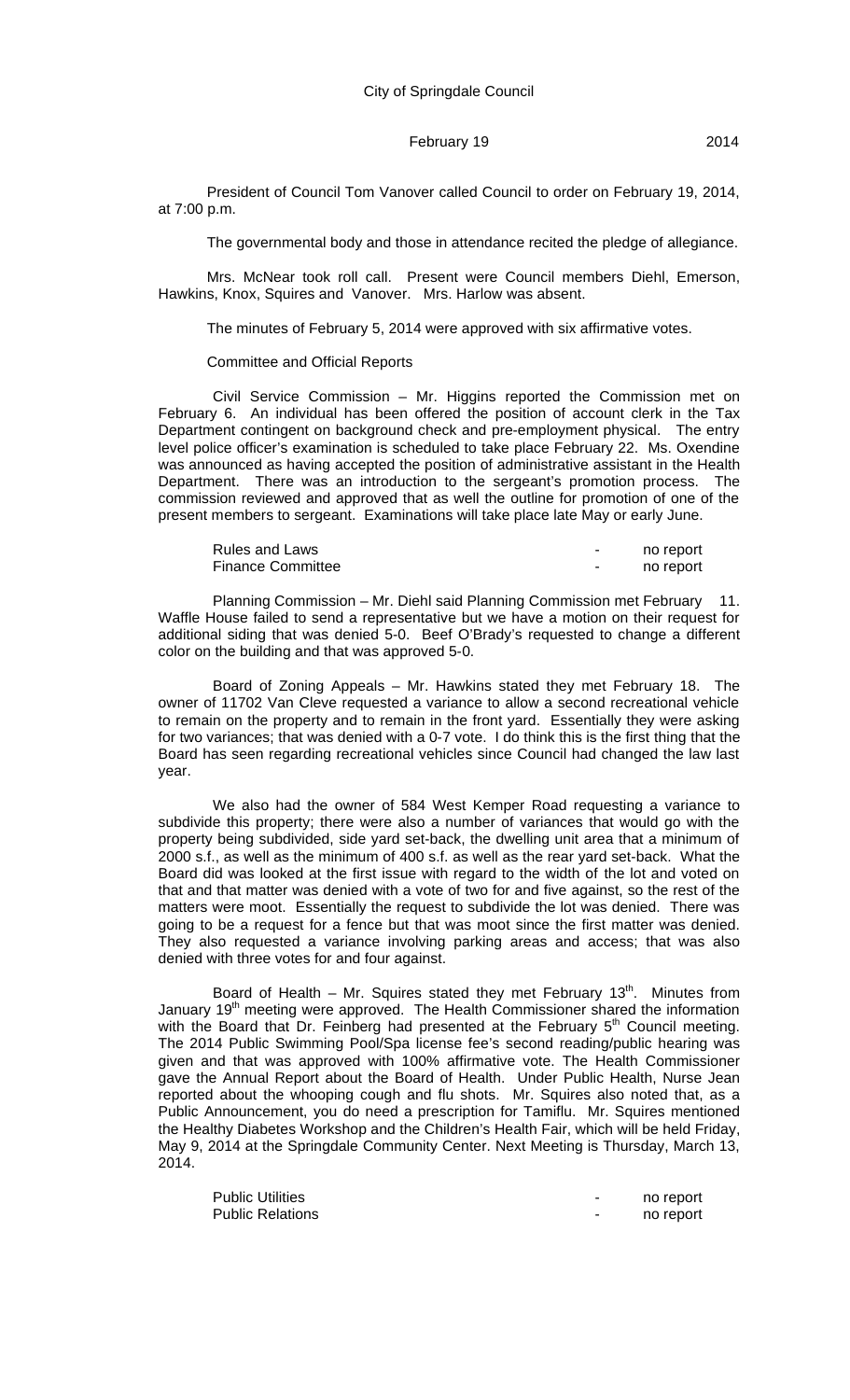#### City of Springdale Council

#### February 19 2014

| Capital Improvements               | $\blacksquare$ | no report |
|------------------------------------|----------------|-----------|
| Public Welfare, Safety & Education | $\blacksquare$ | no report |
| <b>Housing Board</b>               | $\blacksquare$ | no report |
| <b>Public Works</b>                | $\blacksquare$ | no report |

O-K-I – Mr. Knox stated the OKI met on February  $13<sup>th</sup>$ . Commissioner Portune and Executive Director Policinski just returned from Washington D.C. where they and staff members met with members of the Congressional Districts from all three states and some of the Senators. They concentrated on three things: first, to reauthorize regional councils. The funding for that runs out the first of September so something has to happen or they're going to go out of business. The House outlook is very good; however, the Senate outlook is pretty poor because Senator Boxer of California wants major changes in infrastructure funding. Their guess is instead of getting five-year funding, they'll probably get two to three-year funding. The second thing they talked about was the Brent-Spence Bridge. Everybody is in favor of the bridge being rehabbed and a new bridge being built but everybody said there isn't any money. The third issue was the regional improvement zone, better known as RIZ. A RIZ is where private entities can support public projects and get tax credits to do that. That is being held hostage to the comprehensive tax reform. It's moving ahead slowly but it's going to be a while until that happens. It is a big thing with most of the regional councils.

Mayor's Report – Mayor Webster gave an update on our snow removal process. Mr. Agricola was in the audience to address any specific questions or complaints. Mayor Webster reported that the salt supply is in good shape. We have 1003 tons. We have a capacity of 2700 tons; the dome is a third of the way filled. Mayor Webster stated we lost two more trucks today. Trucks are a dwindling breed in the City of Springdale; we're down to five trucks. Hopefully we're not going to have any more snow.

Mayor Webster stated he wanted to bid farewell to Barbara Thetford and tell her how much we appreciate her efforts as recording secretary. She's spent 20 years recording Springdale City Council meetings and did a wonderful job at that. You've had to have done that job to appreciate what's entailed there. Good job, Barbara and Janis, once again, welcome.

 Mrs. McNear added her congratulations and my thanks. Council, if you think of how long it takes to read those minutes after every meeting, think about how long it takes to type those. It's very time consuming. Then we review it; it's really an involved process; I really appreciate the time and effort you put into it as well as your other duties and services you provided to the City of Springdale and the people within the City. Best of luck and safe travels.

Mr. Knox stated he had the pleasure of working with Barbara a long time in preparing all the paperwork that each of the Council Members gets, which is no small job. There's a deadline. Plus, she did work in the Building and Health Departments; you can't even say ambidextrous because you don't have three hands. I really appreciated it and have a good time.

Mr. Hawkins stated he appreciated Barbara's time and service and will miss seeing her at the Council meetings but will miss her even more seeing her smiling face when he walks into the door and turns the corner and sees her there. Enjoy your travels; enjoy your retirement.

Mr. Vanover added his accolades and stated they came in together but that Barbara was sneaking out ahead of him. He considers Barb a friend and fellow cat person and wished her well.

Clerk of Council/Finance Director – Mrs. McNear provided a monthly update for the general fund. We have a budget in 2014 of \$15.471M. We have receipts for January of \$3,045,000; that's 20% of the anticipated revenue. Our major sources of those receipts are earnings tax, real estate tax, local government funds, estate tax, and paramedic services, \$2.9M which is 96% of the revenues that we've received. On the expenditure side we have a net expenditures budget in 2014 of \$17.361M and we have expended \$1.557M, which is 9%.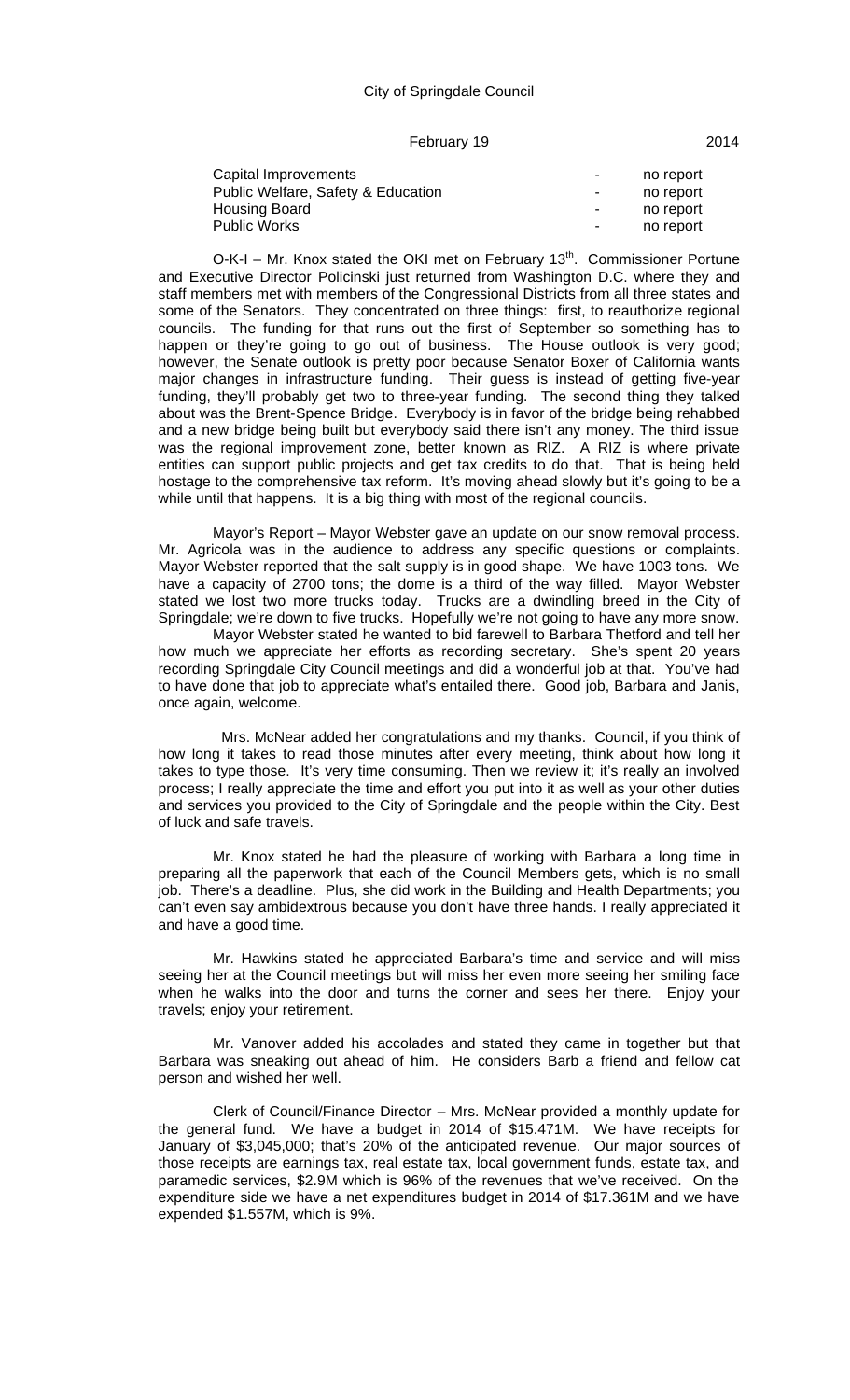Mrs. McNear added she had one more item for all elected officials. We have our information for filing the Annual Financial statement with the Ohio Ethics Commission. There is an opportunity to do this online this year. I did file mine via online process, it was extremely easy. When you put in your information, it feeds you the items you need to complete; it's very fast, efficient, and convenient and they will take your credit card number online. Mrs. McNear highly recommended using the online service. You do receive a confirmation. Make sure you're not late; it must be filed by the  $15<sup>th</sup>$ , you will be fined if it's not there.

Administrator's Report – Mr. Parham said we have the public hearing on tonight's agenda and I'll have comments when that comes up as well as the financing and purchasing of the dump trucks. We spoke last meeting about the update to the Zoning Code. I indicated at that time I would meet with McBride Dale Clarion to iron out the details of the agreement. We have done that. The legislation was requested for the March  $5<sup>th</sup>$  meeting. The cost of the update is \$39,500. The process is one in which the City will appoint a Technical Review Committee. This committee will go through the various sections of the Zoning Code. The Building Official and the Planner, Anne McBride, have some ideas of items that have raised concerns for the organization over the years. Our last update was in 2000. A number of things have transpired since then. Maybe others will have comments including members of Planning Commission and Board of Zoning Appeals. The Technical Review Committee will examine the details, the proposed changes and once a document is put together, there will be a public meeting to present the initial draft. At the conclusion of that meeting, if there are substantial changes suggested by the general public, they'll go back to the Technical Review Committee. Once the Committee has completed the process, they will make a recommendation of the final draft to the Planning Commission. Planning Commission reviews the process and then makes a recommendation to City Council. Hopefully at that point we'll have a new Zoning Code for City Council to consider. We were hoping to start this process in January. Unfortunately, we were unable to do that so it will begin in March 2014 and scheduled to run through March 2015. The last time the Zoning Code was updated, Council approved the agreement with the consultants in 1997. Unfortunately, the new Code was not adopted until 2000. We hope to not have that happen this time. As far as the Technical Review Committee, we recommend that it be comprised of one member of City Council representing Board of Zoning Appeals, one member of City Council representing Planning Commission, a non-Council member from each of those two bodies and that way you will have two Council members on the committee and two members of BZA and two of the Planning Commission, Mr. McErlane, Mrs. McBride, our City Planner, Greg Dale who will oversee the project for McBride Dale Clarion and me. We would suggest that the Planning Commission and the Board of Zoning Appeals identify their representatives.

Mr. Hawkins asked when would you like to have that information by?

Mr. Parham replied they could decide at the next meeting and then let us know.

#### Law Director's Report **Contract Contract Contract Contract Contract Contract Contract Contract Contract Contract Contract Contract Contract Contract Contract Contract Contract Contract Contract Contract Contract Contract C**

Engineer's Report – Mr. Shvegzda said the final inspection was conducted on the window repair at the Municipal Building. There were a number of miscellaneous items that need to be taken care of and the contractor is working on scheduling those corrections. We submitted plans on the West Kemper Road rehabilitation project to the utilities so they can see if there are any conflicts. We have dealt with a number of them already and have fined tuned that. Duke Gas will have to field verify their location whether there are any conflicts or not to be dealt with. Plans are to award the contract at the July 16 meeting, start construction in August and complete the next spring.

Mr. Knox said in your report you mentioned a twelve inch gas main. Which side of Kemper Road is that on?

Mr. Shvegzda replied it's on the north side.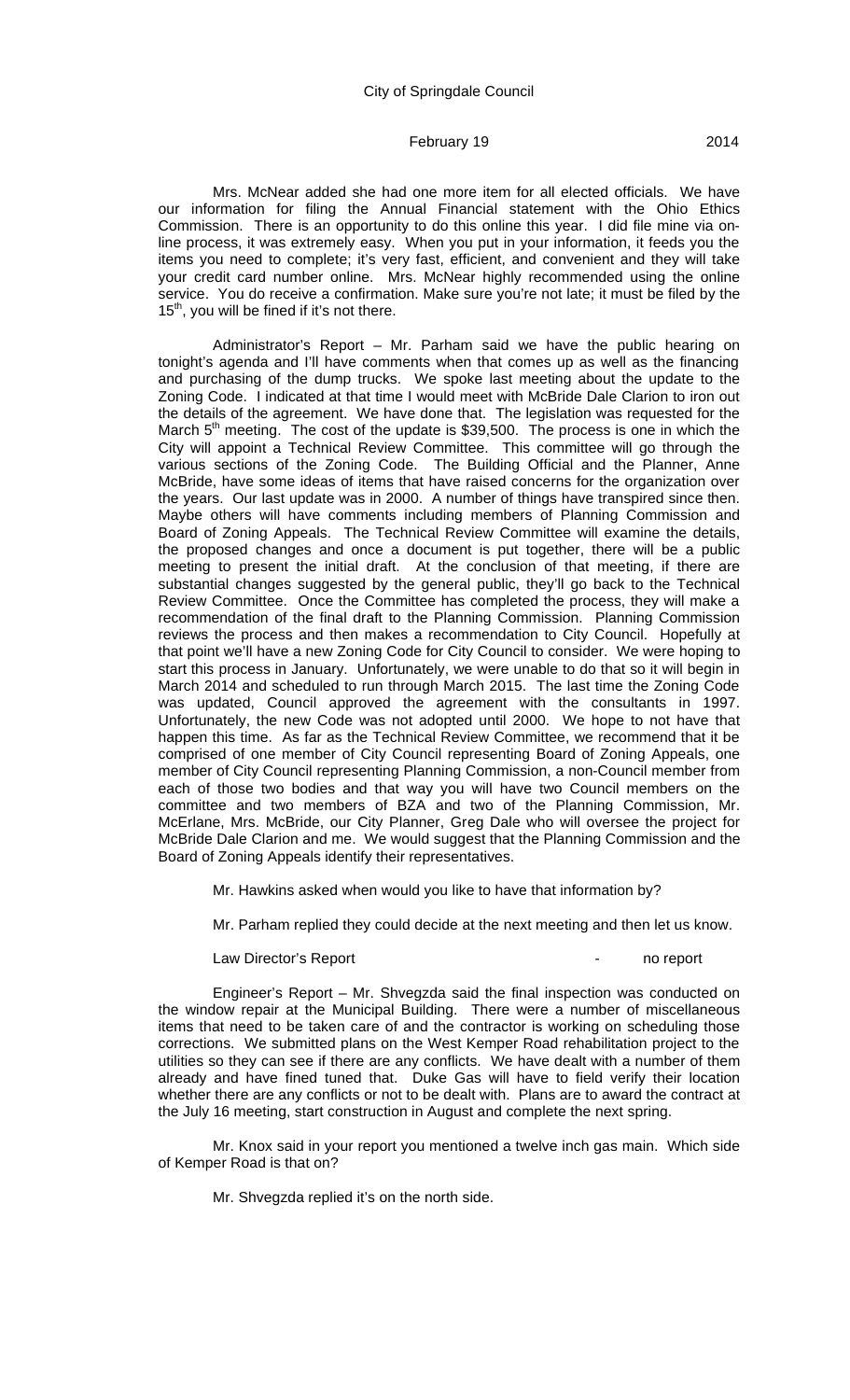Mr. Parham said for those of you who noticed the work going on on West Kemper Road, it is Duke Energy testing for the depth of their main Mr. Shvegzda mentioned.

| <b>COMMUNICATIONS</b>            | $\overline{\phantom{a}}$ | none |
|----------------------------------|--------------------------|------|
| COMMUNICATIONS FROM THE AUDIENCE | $\blacksquare$           | none |

#### PUBLIC HEARING – WEST KEMPER ROAD SIDEWALKS

Mr. Parham said at an earlier meeting you asked that we look at the potential installation of sidewalks on West Kemper Road and that we provide you with cost estimates as well as a general location indicating what would be ideal for the sidewalk. The Engineer's staff has put together the presentation you see in front you. I've also given those of you on the dais a couple of sheets that speak to how we arrived at our recommendation. It talks about the pros and cons and why we are suggesting the sidewalk be put in place on the north side rather than the south side of West Kemper Road.

Mr. Parham presented images of potential sidewalk project on the big screen in Council Chambers. He indicated that the proposal is to install a 5' sidewalk just north of the existing utility poles. There had been discussions earlier about meandering the sidewalk around the poles. During this presentation, you will see why that will not work. The sidewalk would be installed north of the utility poles roughly 15' off the edge of the pavement on the north side. There is only about 4' of right-of-way as we get close to the elementary school. Installing the sidewalk in this location, there would be no need to relocate any utility poles. However, there are a number of trees, landscape features, and other things that are in the right-of-way that will need to be removed. Most of our walking destinations: the school, United Dairy Farmers, the Municipal Building, ease of access to the Community Center are all on the north side of West Kemper Road. There is presently a 4' sidewalk on West Kemper just east of Lawnview. The goal is to replace that existing sidewalk and make it consistent with the balance of the new sidewalk. Beginning around the Lawnview area and heading west about 1,000 feet, we will have a 15' +/- offset from the West Kemper road edge of pavement. This provides a greater separation from the vehicular traffic. One of the things we talked about is making sure we keep this as safe as possible. The further we move the pedestrians from the automobile traffic, the safer the situation. There is another 300 feet of sidewalk near the elementary school that is going to be about a four-foot offset. Based on this alignment, we don't anticipate the need to acquire any additional right-of-way. When you are seeking and applying for federal funding, if you can stay away from the need of acquiring additional right-of-way, it's a much easier, faster, and cleaner process. If you need to acquire additional right-of-way, there are other studies and other steps that you must go through. Based on staying on the north side of Kemper Road, with the amount of rightof-way we have existing, we think that we should not need to acquire any right-of-way from the residents on Kemper Road.

One key to this, we know we have already been approved to receive the SCIP funding for the West Kemper Road Rehabilitation Project. Hopefully, that project is going to get underway this fall. As a part of the project, we're going to need to enhance the existing swale. The purpose of that swale is to capture the water that is running off the roadway and get that into our storm sewer system. As a part of the road improvement project, we are enhancing the storm sewer system on Kemper Road. So there will be additional swale that will be added as a part of the Rehabilitation Project, but it will not interfere with the sidewalk.

Another item for consideration, just north of the roadway is a Metropolitan Sewer District (MSD) sanitary storm sewer. We've had discussions with MSD concerning their sewer and the location of the sidewalk. The MSD sewer is one of the reasons we cannot meander the sidewalk. MSD does not want the sidewalk, the swale, or the storm sewer going above their sanitary sewer. So we must keep those features away from the sanitary sewer. That sanitary sewer runs the length of this project.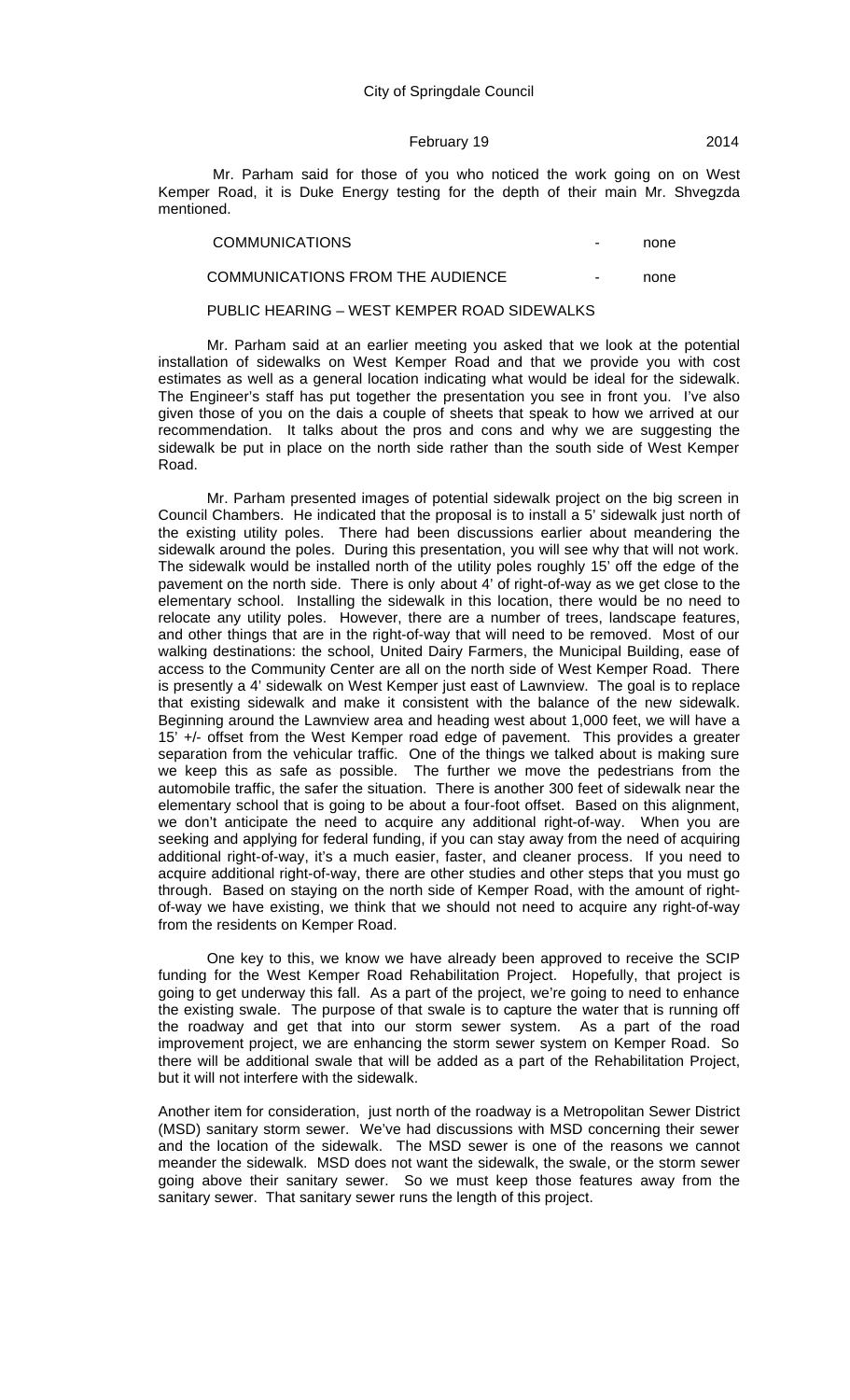Our challenges if we were to consider putting it on the south side of West Kemper Road, first and foremost, there's less right-a-way on the south side. We also indicated that a potential south side location may conflict with the proposed drainage swale and the new catch basins that will be installed as a part of the rehab project. Finally, as you look near Olde Gate, there appears to be potential grading problems in that area. This project would be at no cost to the residents; it would be paid for by a combination of the local funds and the federal funds that we're applying for. The estimated cost is \$117,000; our share at 20% is roughly somewhere around \$24,000 and then the balance would be outside funding.

I've also included the potential schedule. This would be a 2015 project. As the schedule points out, we would submit the application on or before March 28. The decision as to whether we would be successful or not would occur until around June 12,. We then would have a scope meeting with Ohio Department of Transportation around mid-July. Then in late July, the engineer would begin to put together the detailed plans, completing Stage 2 in mid-September. Advertising the project for bid would be mid-June of 2015. We could open the bid in late-June and award the contract in July. A preconstruction meeting would be held. Finally, we look to start construction in August of 2015 and hopefully wrap the project up in November of 2015. This is all predicated on if we're successful of receiving funding and then, first and foremost, if we move forward with this project. Mr. Parham reviewed the color-coded details (i.e., utility poles, sidewalk in place, sanitary sewer, landscaping) of the slide presentation. Mr. Parham indicated that the landscaping in the right-of-way and in the path of the proposed sidewalk would be removed as part of the project.

At the corner of Lawnview and West Kemper, there is an existing four-foot sidewalk; that will be replaced with a five-foot new sidewalk, to make it consistent with the balance of the sidewalk. You see that the swale ends just to the west of the corner, by the bus stop that is located there. You can see the amount of right-of-way on the south side is not enough, compared to what we have on the north side of the road. With that I'll try to answer any questions you may have.

Mayor Webster stated to Mr. Parham that's an excellent job of explaining where we are in this. Let me explain, for the benefit of the people in the audience and watching on television, how we got to where we are. The Administration was asked by Council a couple of meetings ago to put together an Action Plan. I was asked in September about what my feelings would be about putting a sidewalk on Kemper Road. The Mayor stated he would not lead the charge to do this but at the same time, he would not oppose the project. As a matter of fact, I think the city would be well served if we had a sidewalk all the way up and down Kemper Road, from Sharonville to Forest Park. We encourage people to walk; it would do wonders for our community if we had a sidewalk; however, having said that, I think before we jump in to do something like this, I think we need to solicit the input from the residents, the people who are going to be impacted from it. In this case, we've sent letters out, to all the residents on both sides of Kemper Road. I think as we hear from you folks out there this evening, I would hope that you would identify yourself as to whether you're a north side or south side resident. The people who have the real impact are the people on the north side of the road. I want, before I sign off on the project, to hear from you folks to see what the exact impact is. In reviewing this document, it appears there are 14-16 trees, shrubs, from Lawnview up to Wallace Street that will be adversely impacted; a couple of those impacted by road improvement, and the other ones by the sidewalk. We need to hear from you folks as to what you think about it before we make a final decision. A comment was made to me before the meeting that they were opposed to it but their comment was that Council's going to do what they want to do. The Administration is going to listen to you and I think I have confidence in the Council that they would also listen - if the majority of the people did not want the sidewalk, then we wouldn't have the sidewalk.

Mr. Vanover thanked Mayor Webster for his input, and then addressed the audience: At this point in time, I'll open the meeting up. If you would step up to the podium, introduce yourself.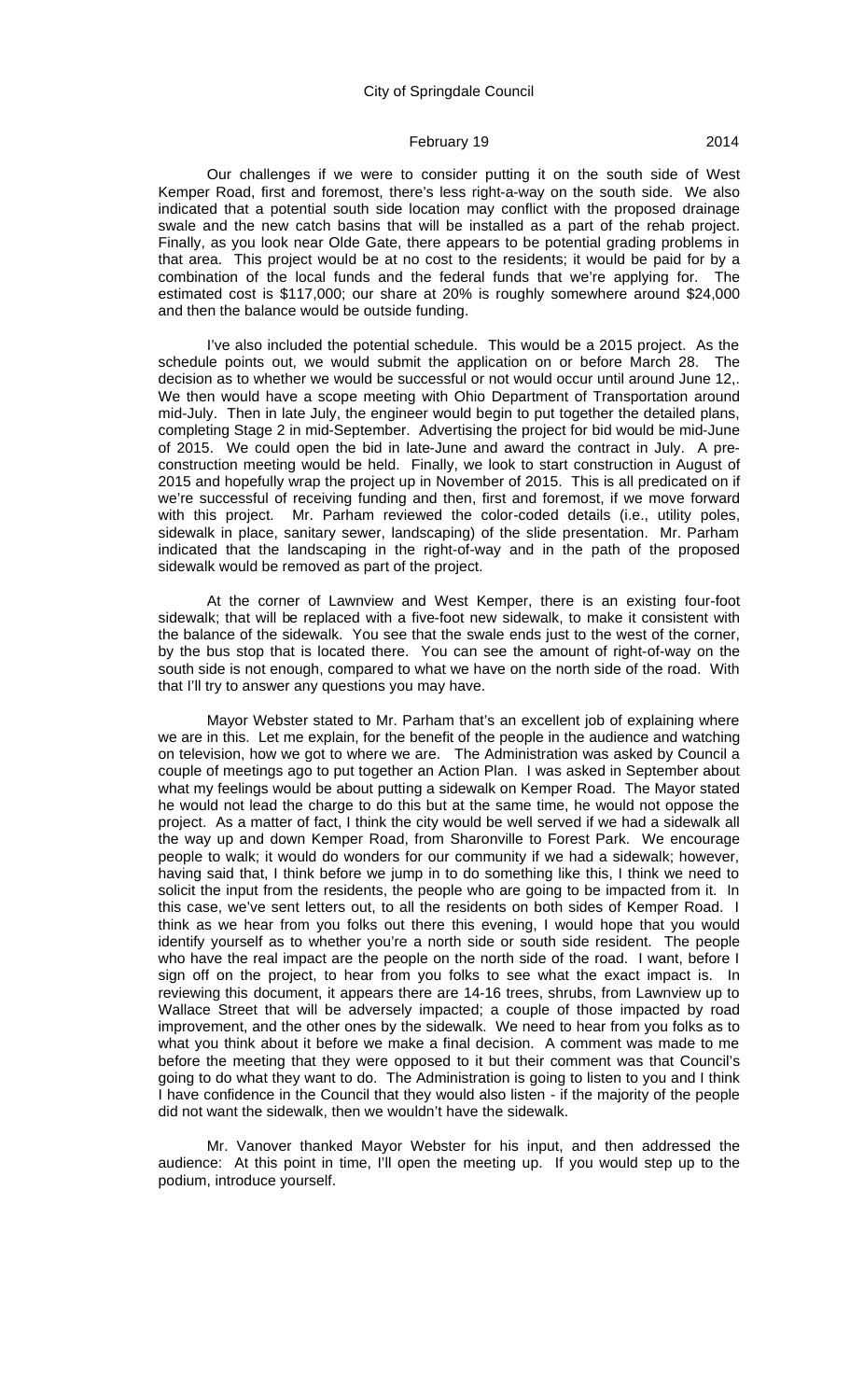#### City of Springdale Council

#### February 19 2014

Jane Huber, 282 West Kemper said I was born in Springdale almost 82 years ago and I have lived in my home 59 years. For the most part I think I've been proud to say I was from Springdale and I worked very hard for the City for 18 ½ years. I do not see the necessity for a sidewalk. As I've talked to my neighbors, I talked to three of them; they're all senior citizens, and no, they wouldn't like sidewalks but if you all have already said there's no need for us or our neighbors to even protest. It sounds like it's a done deal. You've had Engineering do this, I guess Don, you've done a lot of this work and it's not fair. I don't think a sidewalk makes the walking any more secure. About a month ago, I'm leaning down to pick up my newspaper in my driveway and some fool coming down Kemper Road zipped into my driveway about six o'clock in the morning; he missed me about eight inches. He zipped back out and went back west up to Route 4. I was so shocked and so a sidewalk does not give us anymore security than walking through my yard. And people are going to be closer to our homes. I've seen people come and just look. I don't want them in my yard to be any closer. I'm old. There are mostly senior citizens on the north side of the street. I think the gas lines are on our side too. Construction comes along and we have gas leaks and the poor soul who lives in the house or next door boom, they don't have a home anymore. Our trees are going to be taken down. I'd like to see Kemper Road repaired. We don't need the sidewalks. Kemper Road is like a corduroy road in the old colonial days. I would like that area to stay the way it used to be. You've take all the historical things away except the Presbyterian Church and now it's for sale so that will probably come down.

Mike Heitz, 266 West Kemper, said I've lived here forty years. You mentioned curb inlets on south and north. Is the replacement of curb inlets just happening on the south side of the street or both? Do you know the final street level swale sidewalk elevation in relation to the front yards?

Mr. Shvegzda replied there are a few catch basins that are being replaced that are curb inlets. The remainder of the catch basins will be down in the swale. There will be a little curb by Lawnview but otherwise no new curb construction. In regards to the second question, elevations have been determined for the road rehab project.

Mr. Heitz asked can we see that? That is critical for us.

Mr. Shvegzda replied we can get that information to you.

Mr. Heitz stated it's hard to tell what it will look like, where the swale is and where the sidewalk is.

Mr. Shvegzda responded the maximum depth of the swales will be 1' deep. The ones on the north side of the road will be on the south of the sidewalk if the sidewalk were built.

Mr. Heitz asked are you attempting to match the sidewalk elevation to the existing?

Mr. Shvegzda said all of this has been very conceptually done. We don't have the final information on that.

Mr. Heitz said I'm probably not in favor of the sidewalk. I don't see a great benefit to it. The costs are pretty reasonable for a project of this scale but I don't want that unfunded mandate to have to shovel that darn driveway. I'm just barely a senior citizen. Most of my neighbors are older. I really think that is a difficulty for them. I hate to say it but we have to look after our own and our neighbors. Most of my landscaping is sitting in the right of way. I've tried to make it a good looking area. Other than that I don't see a great benefit.

Christine Pass, 244 West Kemper Road said it looks like you're getting a lot of north side people here. I don't know what a swale is.

Mr. Shvegzda stated a swale is a very shallow ditch. It will take the water and convey it to a catch basin.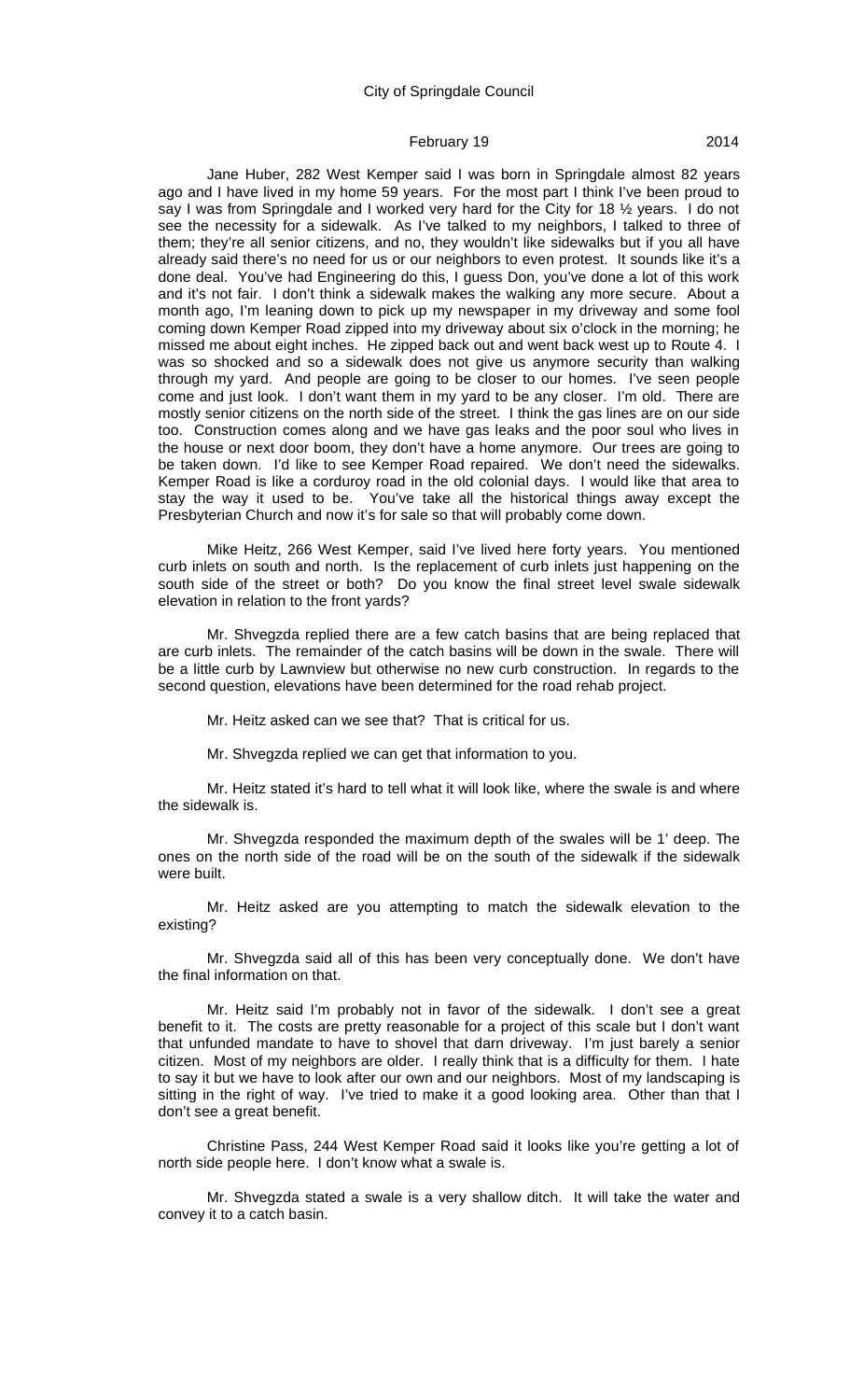Ms. Pass asked are you going to grade the road so that it drains better?

Mr. Shvegzda replied when the road is repaired and resurfaced it will have a crown on it that will lead it into the swale.

Ms. Pass said I'm concerned about 10 from the side of the road into our yard and then a 5' sidewalk. Then we have what's left of our front yards. That's not a lot in some cases. What about mailboxes? Are they going to be forced to come down? We have the only brick mailbox on the street. I'm not real interested in replacing that.

Mr. Parham said there shouldn't be any need for you to change your mailbox.

Ms. Pass said there's no impact on current right of ways or driveways. They'll be essentially untouched.

Mr. Parham responded we don't think we need any additional right-of-way. As they complete the details of the plans they have to make sure they line up each of the driveways with the sidewalk. There are varying levels of driveway, so they'll have to match them correctly

Ms. Pass asked who's responsibility is it to level the driveways?

Mr. Parham replied the design will be the engineer's. The construction will be the contractor.

Ms. Pass said we have a concrete apron and our driveway is asphalt.

Mr. Parham stated there is a driveway near Olde Gate that has pavers. That driveway will be impacted and we would not replace the pavers.

Mayor Webster said there will be a sidewalk built across your driveway.

Mr. Parham said if you follow along with me on the big screen, looking at the properties (addresses), for example, we are not going to construct the sidewalk at the edge of address 210 and then stop the sidewalk in front of the driveway of address 218 and then pick it back up between addresses 218 and 226. It will be one consistent sidewalk constructed along the street.

Ms. Pass said I don't believe my husband and I feel a compelling need for this sidewalk. Where did the need for the sidewalk come from? The maintenance, having to shovel it, is an issue for a lot of people. I know this was originally discussed long ago and it was decided we wanted to minimize the foot traffic in that area so something has changed to make that be a new approach. There has also been conversation about widening Kemper Road. If that were to come up again would we be out of space for that?

Mayor Webster said the last time this was discussed we wanted to minimize vehicular traffic on Kemper Road; therefore, all the elected officials were very much opposed to widening Kemper Road. Instead we wanted to divert the traffic down Northland Boulevard and keep vehicular traffic off Kemper. I don't think we've ever tried to minimize foot traffic.

Ms. Pass said having people too close to the house is unnerving.

Mrs. Huber said it's already in the books about clearing the sidewalk. It they have to be repaired is that the homeowner's responsibility.

Mayor Webster said it's the City's responsibility.

Mrs. Huber asked if it is in writing.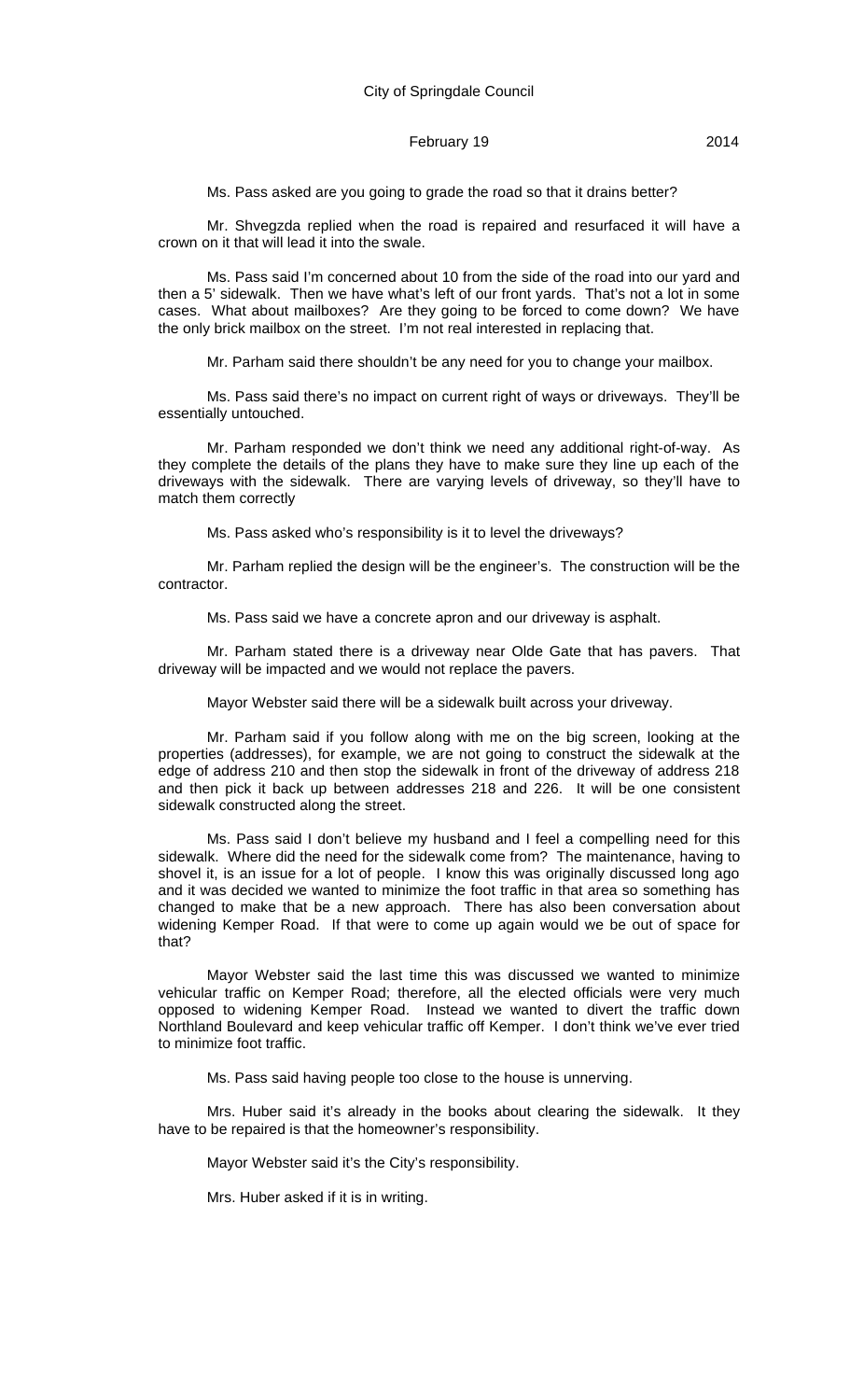Mayor Webster replied I'm not sure but it's been the policy of the City for years and years.

Beth Tanner - My name is Beth Tanner; I'm at 215 West Kemper; I'm on the south side. I moved here about 15 years ago. I started having kids eight years ago and we like to walk. I fully understand exactly what everybody's talking about, what's going to happen to their properties. But I also know what it's like to take my four year old and eight year old around Lawnview to try to get to school and we can't walk directly to school. I know what it's like to try to drag a stroller through dirt so I can find a safe place to cross to get back into my driveway. I grew up in Mt. Healthy on Hamilton Avenue. I was awoken by a couple of people who were killed on that street. We had accidents, we were afraid to walk on Hamilton Avenue. I'm afraid to walk on Kemper Road. Our properties are all different. It literally is walking across a terrain; it's not a smooth walk to go across. Some people even have bushes that go clear down the driveway so you have to walk out onto the road to get around their property. A couple house up from mine is a special needs couple. She would have to walk onto Kemper Road to get to the bus stop. Thankfully she did make some arrangements and she does have something that picks her up in front of her house now but to have people like that who can not physically walk their own street. I understand about having that (sidewalk) in front of me. If it were up to me, I'd say put it on my side because I'm the one who's wanting it. I have no problem doing that. I agree about the people and looking because my mother, who we didn't have sidewalks on Hamilton, we had a small little sidewalk next to our house, we actually had people walk up onto our property to walk on that little sidewalk. All the sudden you see this head walk past your window and you're like why are you that close to my house? There are problems like that. I don't know how you guys could even think about that to govern it, but, for myself, and for my family, I would like to see a sidewalk put in place, or at least a wider section of Kemper that allows people to get away from the traffic.

Mr. Vanover stated liability issues have been raised and asked Mr. Forbes to enlighten attendees as to Ohio statute.

Mr. Forbes replied it's not just the Ohio statute, it's in your code and it is the responsibility of the owner of the adjacent property to clear the snow and ice from the sidewalk.

Mayor Webster stated I don't think anybody's denied that it's in our code, state code, but I can tell you, to my knowledge, there has not been one citation issued, especially this winter, with somebody not having their sidewalks clear. Look around town, wherever you drive, you see people walking in the street because nobody's got their sidewalks cleaned off. I can't imagine if the sidewalks were built, that we'd make an exception and cite the residents on Kemper Road for not cleaning their sidewalks when we ignored the rest of the City, but you're right, the law saws you have to clean them.

Mr. Knox stated as the Mayor mentioned, I'm actually the one who raised this issue and for a long, long time, I didn't want a sidewalk on that side of the road. What changed my mind was seeing a gentleman in a wheelchair trying to go up Kemper Road from Lawnview to where the stores are located. I believe I've observed you with your carriage also, on one occasion. I walked it yesterday. Even with the snow being gone, it is a dangerous place to walk. You're trusting a whole bunch of drivers and then the possibility comes that if Governor Kasich cuts the school funds any further, Princeton School District may have to say there will be no bussing within a mile of the school. Then how are the children going to get there? Of course some of them can go up Harter and go in that direction, but a handicapped person can not take that route because right before you get to the school, there are seven large concrete steps that people in walkers or wheelchairs can not navigate. If for no other reason, to help the handicapped people have access, that's why I'm in favor of this. Thank you.

Mr. Hawkins stated residents should know there's been no decision made with regard to putting in a sidewalk. We haven't voted to put in a sidewalk; that's why we have the public hearing so we can have your input before such decisions will be made.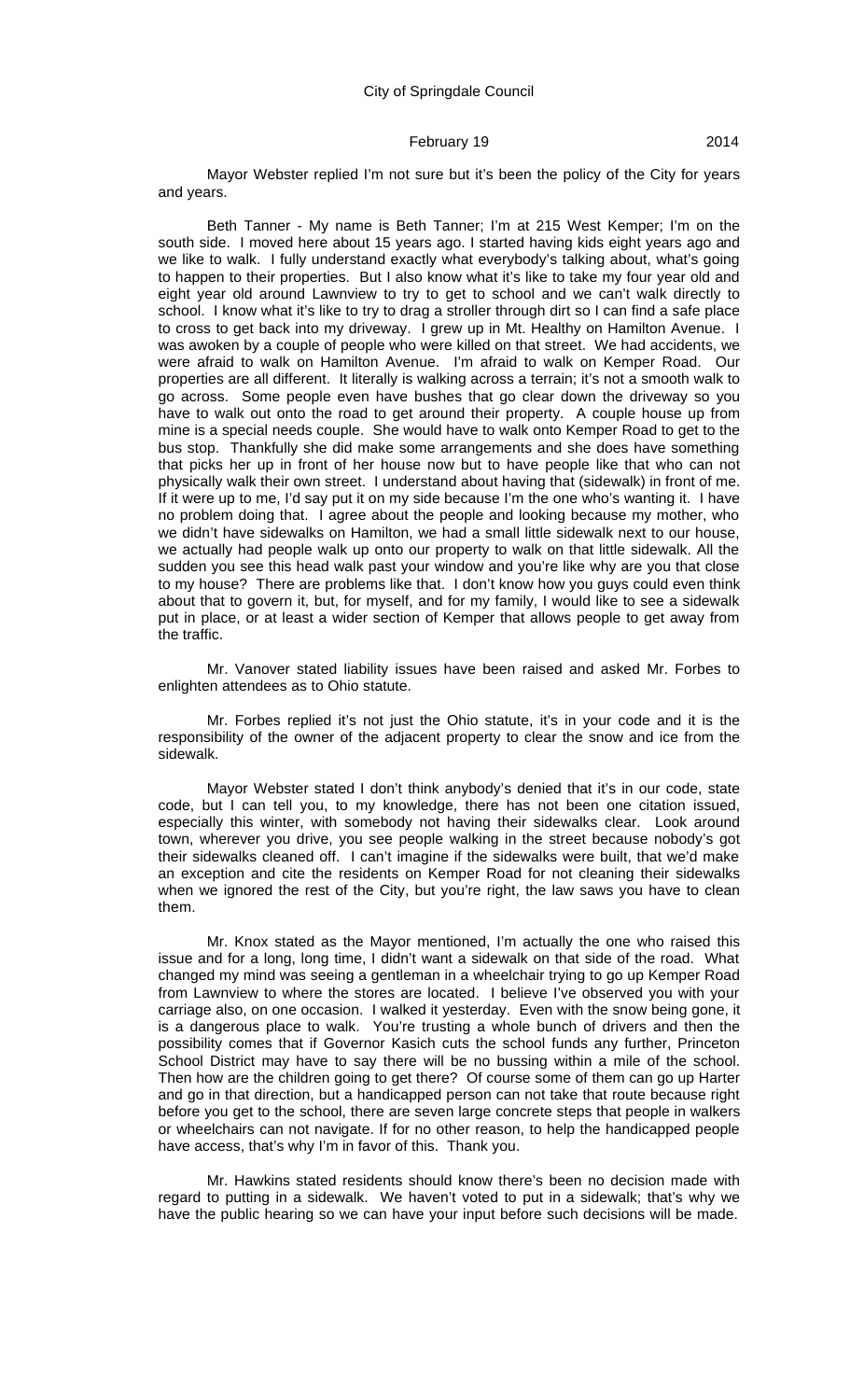All of this is so that we can have data, so you can have data, so you can see what this may look like so we can discuss it. That being said, Mr. Knox indicated how this came to light. I think everybody's probably seen folks walking through that section of road on Kemper Road. I know through BZA (Board of Zoning Appeals) meetings, we've had discussions even west of Route 4 with residents on Kemper Road, talking about people that traverse Kemper Road up there too. Part of the concerns the residents have, and you all may have as well, is folks walking along that road in your property. I know some of the residents have come to BZA meetings west of Route 4 have talked about the litter, the invasion of privacy. The one thing that a sidewalk does beyond just the idea of creating a level surface area to walk is, it sets a boundary as to where someone is going to walk. That may help, one with privacy, it may also help in terms of folks getting too close and littering; this may also be a benefit to the residents. I appreciate the comments, those that are for and against, everybody's going to consider all that folks have to say, but those are some of the reasons why this has come to light, why folks have thought it's an important issue to look at. I know it's been looked at in years past, but those are some of the reasons we're looking at it again.

Mr. Diehl stated just to reinforce Mr. Hawkins, we did not come here with any set plan that we're going to have. This had been on the fast track maybe only if we did decide it, we'd have to get funding from the state in a certain time limit you have to meet and that's one of the reasons it appears that we're going really fast, which truly we are not going that fast. I don't have an opinion right now for or against the sidewalk' I'm kind of neutral on it. I will tell you, Mrs. Tanner, I'm really feeling the urgency to do something about your problem though. I don't have a solution for that either right now but perhaps we could work on that.

Mr. Vanover added that if we didn't listen to public input, there wouldn't be sound walls out there right now because Council voted those down in the initial go and residents came in and filled the Chambers and chewed our ears and our tail feathers and everything else, so we have sound walls out there now. I personally haven't made a solid decision but to Mr. Heitz's point, we have to have something in black and white to put out there because it makes it easier to know what the boundaries are and some people are good at looking at blueprints and seeing the final product; other people can't get past the color of the paper. That's why this is where we are right now. You can't talk about doing something if we don't know what the costs are. None of us will make a decision on purchasing anything without knowing what the costs are, especially; something significant. So that's what has brought us some prompting from Mr. Knox, and pushing the availability of some funding out there, but we all want to make an informed decision. We do care what our residents think. I want to thank all of your for taking the time to come out and give us the input that you have. It will be weighed; it has been heard.

Mayor Webster stated I want to reemphasize the point I made earlier and that you touched on. The reason we're sitting here tonight with these schematics is because Council knew that, Mr. Knox had brought the issue to Council, especially with the wheel chair person trying to navigate Kemper Road, seemed to be a concern there. We found out there was some funding available. Instead of Council saying let's go ahead and do it, they said, no, let's put together an Action Plan and let's solicit input from the residents. That's exactly what we've done. We couldn't have done it without spending some dollars, Mrs. Huber, on some Engineering services, to get us to the point where we can make a presentation to show you the pros and cons of what the road is going to look like. That's how we arrived here. Part of the Action Plan is a schedule. We've got time. It's not like Council has to make a decision this evening. As a matter of fact, if the majority of Council wants to do this, we could have another Public Hearing two weeks from now. Give you time to go back, talk to your neighbors, get some more input. We don't have to file the application until March 28<sup>th</sup>, so we've got plenty of time. So two weeks from now we can have the same presentation again. I'd be anxious to hear from some of the other people. I see Mrs. Ghantous there, she lives back in Royal Oaks, I see some guys that live back on Kemper and Lafayette; I'd be interested in hearing from other people.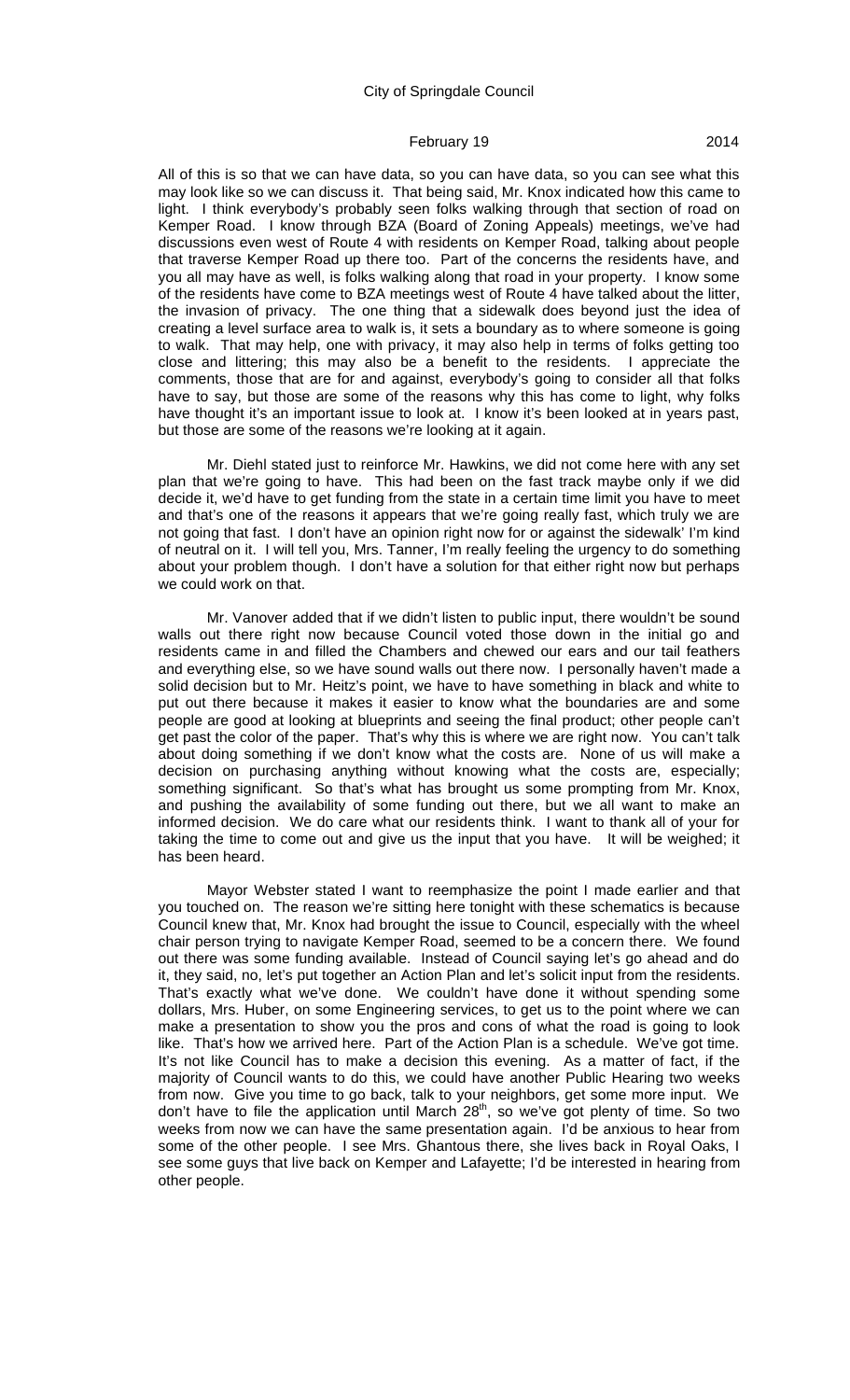Julie Matheny stated since you asked, 669 Park Avenue, I personally live on a street, Park Avenue, which one side has a sidewalk and one side does not. Now, I would love it if you were coming on my street saying we're going to put down a sidewalk. I understand all the concerns that I've heard tonight from everyone however I think it's important, more and more people walk in this community, you see people walking all the time, and there's plenty of things going on in the town center for instance, summertime market, going on, things like that, where I think it would be very beneficial to the people on Kemper Road to have a sidewalk. When you drive up Kemper Road right now, in my opinion, it looks kind of odd that we don't, because it's such a busy street. I cringe when I'm driving home from work or to work and I see someone walking on the side. I don't cringe about me, but I worry about someone else getting distracted and I'm thinking someone's going to get hit. In my opinion, if I lived on Kemper Road, I would welcome this. Thank you.

Mick Higgins, 579 Observatory. If you ask my opinion, typically I'll give it to you. I believe you've talked about the federal funding and the federal funding I believe is from the proximity to the school and the Safe Passage Act for the children; is that not correct?

Mr. Parham replied no sir, this is not that program. That program is the Safe Routes to School program. With that program, we would have to do it in conjunction with the Princeton School District. This is simply funding that we have been able to identify and so there's an opportunity to use it.

Mr. Higgins stated the reason he brought it up was because there was a comment about the busses and if school funding gets cut any further, the cutting of the busses and our children having to walk to school. I presently have two children in Springdale Elementary, I know Mr. Brooks and Mr. Jacobs as well have children in the elementary school right there. I think I would be hard pressed, under any situation, to allow my children to walk to school or down Kemper Road unaccompanied. I know the proximity of the school and the Recreation Center and the ball fields are important. We don't walk it now because there is no sidewalk. I do get out and walk with my kids; we walk down to the Farmer's Market and stuff quite often, often with my grandchild, pushing a stroller. So I understand the difficulty of getting around the community in places where there are and are not sidewalks. But obviously the most important thing here is the property owners that are in that area and getting an answer as to whether or not they want it or not. So as a member of the community, I'm open for it; I don't think it's important for the passage to the schools but for the residents that live there, I think they need to be heard on it. Thank you.

Mr. Vanover stated I think, Mayor Webster, you made a very viable point and I would welcome, and that's actually the avenue I would like to turn us down is let's have another session to give everybody else, go home and recruit your neighbors. If you think of some questions, we can address those, but I would like to hear, we've heard from four residents on Kemper Road, and I know there are a number of others besides those, and I appreciate people's schedules but I would definitely like to, we've got the time to do this, and I would ask you to go back and recruit them and give them a chance if we don't give them an opportunity, they'll squall. If we give them an opportunity and they don't, then we've done due diligence and that's the best that we can do. I'll hand this back to my cohorts and see what their thoughts are.

Mr. Knox stated one point that hasn't actually been made is there's no guarantee we're going to get federal funding. We might apply for it. Whether you get it or not these days, it's very difficult. Right now we're in a land of maybe. Thank you.

Mr. Vanover asked if Council was in favor of continuing the Public Hearing. All Council members voted affirmatively. Mayor Webster asked if they wanted letters out again. Mrs. Emerson stated I would. Mr. Vanover concurred. Mayor Webster asked Mr. Parham if those letters would go out mid-week. Mr. Parham agreed. Mr. Vanover stated that the Kemper Road Sidewalk Project would be continued to March 5, 7:00 p.m.

Mr. Diehl asked Mr. Parham, can you run by the numbers again for me?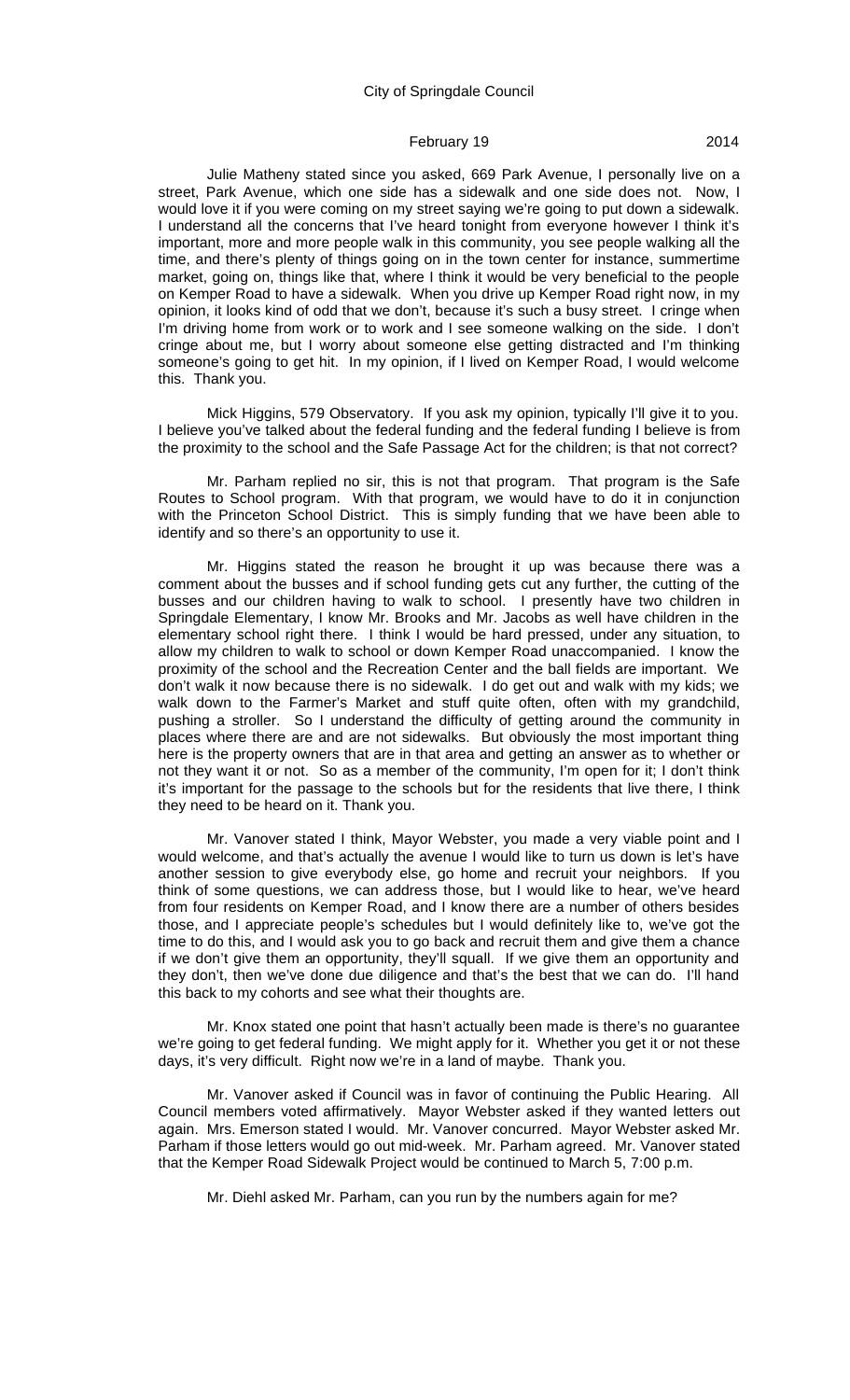Mr. Parham asked which costs are you referencing.

Mr. Diehl replied the funding available for project.

Mr. Parham answered right now the estimated cost is \$117,000. 80% of that would be covered by the federal funding and 20% would be covered by the City. Roughly 20% would be somewhere around \$24,000.

Mr. Diehl said thank you.

Mr. Parham stated we sent the letters to all property owners on West Kemper Road between Lawnview and Walnut, which includes the school, the church, also includes the two dentist offices, and the State Farm agents. I did receive a call from Dr. Onaday. Dr. Onady was in favor and actually was hoping we could put it on the south side. I explained to him the challenges faced by placing it on the south side.

Realizing that sometimes individuals are not as comfortable coming before the body to speak, perhaps if we offer them an opportunity that they can write in or send in an email or some sort of correspondence in order to share their opinion with Council.

Mr. Vanover said I would totally welcome that. My phone number is published; if you want to give me a phone call, I'll take that too and carry it forward. But yes, I think whatever communication means we have we should make those available and put those to use.

Mr. Parham stated we'll add that information into the letter as well.

Ms. Pass said this is in regard to the letter that you're going to be authorizing and I would see if you had more information, like for instance, about the fifteen foot offset and the five foot sidewalk width and the fact that mailboxes will not be impacted. That will help me know more about what's at stake and not at stake

Mr. Parham said we could include a copy of the information, we gave to Council tonight. As Mr. Heitz said some individuals are visual and they need additional information. We can't give them everything so they'll have to watch this meeting or come to a meeting.

The public meeting was suspended until March 5, 2014.

ORDINANCES AND RESOLUTIONS

Public Hearing

ORDINANCE NO. 3-2014

AMENDING THE ZONING MAP FOR THE PROPERTY AT 135 NORTHLAND BOULEVARD, CONSISTING OF 6.837 ACRES, AND CHANGING THE ZONING DISTRICT FROM SUPPORT SERVICE (SS) TO GENERAL BUSINESS (GB)

The public hearing was opened and closed with no comments.

Mr. Squires made a motion to adopt and Mr. Knox seconded.

Ordinance 3-2014 passed with six affirmative votes.

#### ORDINANCE NO. 5-2014

ORDINANCE AUTHORIZING THE CITY OF SPRINGDALE, OHIO TO ENTER INTO A LEASE-PURCHASE AGREEMENT BY AND BETWEEN U.S. BANCORP GOVERNMENT LEASING AND FINANCE, INC. AND THE CITY OF SPRINGDALE, OHIO TO FINANCE THE PURCHASE OF DUMP TRUCKS FOR THE CITY OF SPRINGDALE AND AUTHORIZING OTHER DOCUMENTS IN CONNECTION THEREWITH; AND DECLARING AN EMERGENCY

Mr. Parham stated this ordinance is to authorize us to purchase two trucks this year. Originally in the budget we were scheduled to purchase one truck for \$132,000.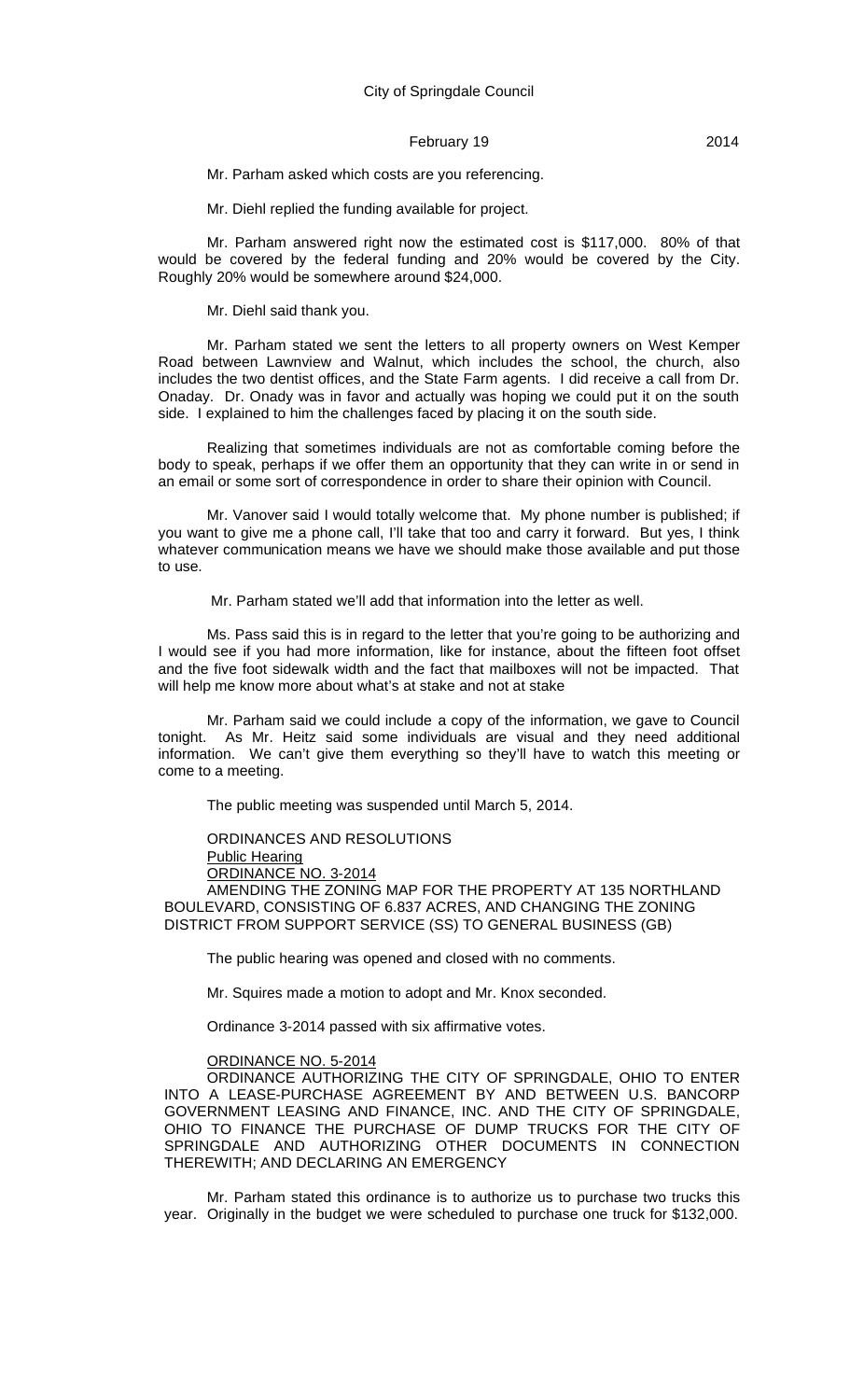This would permit us to finance the purchase over a three-year period with the rate we received from US Bank of 1.388 percent. If we are to finance \$270,000 for the two trucks, the payments would be in the amount of \$92,205.66. That payment would also be made in 2015 and 2016. We are in our final payment for the street sweeper this year. The difference between the \$132,000 and \$92,000 is \$39,794. If you then suggest the \$68,752 (final street sweeper payment) is freed in 2015 and combine it with the savings of \$39,794, our available funds are \$108,546, still ahead of our \$92,205 for 2015. For 2016, we show a balance of the difference between \$108,000 and \$92,000 of \$16,340. We'd have to come up with \$75,000 to cover the cost in 2016. Again this is coming out of our Street Maintenance Fund (061) supported by the license tax and gasoline tax. We think we will have sufficient funds to cover this as well as other programs, such as the purchase of our street salt. Mr. Agricola's team has been working on putting together bid specifications. Unfortunately, we have not had the usual success of the State already having a bid list in place and they have not been able to tell us when that will occur so we are proceeding because we want to make sure this occurs as quickly as possible. In putting together the specs for the trucks, you buy the chassis and you buy the upfit. The upfit is the spreader, the plow, all those other essentials that go along with it. Once we purchase the chassis, although we are going to do the reverse here, we have the company add all the other features. Not every upfit company can fit every chassis. The staff has been making contact with vendors both on chassis and upfit to get an estimate on what they charge and to ascertain the type of chassis or upfit equipment they have. The target is to place out to bid the upfit part of the process first and then once we receive the bids back, we would immediately put out the chassis bid. We would then know who essentially would be able to bid on the balance of it since they don't all match. Right now we have a timeline that we've put together that would put the advertisement for the upfit to occur on Sunday, March  $2^{nd}$ , but since we've been meeting with the vendors, our plan is, on that previous Friday, we are going to send out to them copies of the specifications so that they will already have a head-start. At the same time, since we've been meeting with them, we don't think that they need an extended period of time, so we're going to give them about two weeks in order to finalize their data and then submit their bids back to us. So the bids are going to be advertised on the 2<sup>nd</sup> of March, bid opening date is March the 14<sup>th</sup>, for the upfit, then we look to award the contract at the April  $2^{nd}$  meeting of Council. At the same time, on March 23<sup>rd</sup>, we would advertise for the chassis part of the process. Again, we know pretty much where we're going with the upfit part of the process. Once we advertise on the  $23^{rd}$  for the chassis, we're going to open the bids on April  $4^{th}$ , then we would award the contract for the chassis on the 22<sup>nd</sup>. Now the staff, as efficient as they are, under Mr. Agricola, they've been working pretty hard at this and so there's a strong likelihood that we may be able to combine the two and have the same bid opening date. It would be to our advantage, if we can keep them as close as possible. One exception is, we'll have to make the chassis and the upfit match, if we have them, but that then does speed the process up and that cuts off probably I would think, a minimum of two weeks, but maybe even longer. So again, we're trying to move the process along so we can get the trucks as quickly as possible. We're still looking at the trucks not being available to assist us this year relative to any snow emergencies. Hopefully, we can receive them next fall or in December,.

Mr. Parham provided an update on the vehicle from the Parks Department that caught fire. We made many contacts trying to identify a vehicle to replace the unit you authorized us to proceed under emergency basis to find as quickly as possible; we've had no success. All of the 2014's have been sold and there are none on any lots we have been able to identify. We've checked dealers in Cleveland as well as our surrounding region. We have checked with some of the auto dealers, Ford dealers here in town as well as throughout the state, and we've had no success. At this point, we're not going to have a replacement vehicle to address the concerns, if we have another snow emergency. Hopefully we will not have any more snow this year. With the research they've performed, they've got information on a vehicle the size of the one we would need to replace. This will give us a heads up on that process so we think we'll be able to replace that vehicle because, as the Mayor pointed out, and Mr. Agricola nodded, we are down to five vehicles. If we had a snow emergency tomorrow, I'm probably going to drive the vehicle, Mr. Agricola's going to handle the plow or shovel in front, and Mr. Thamann is going to be in a truck throwing out salt from the top. We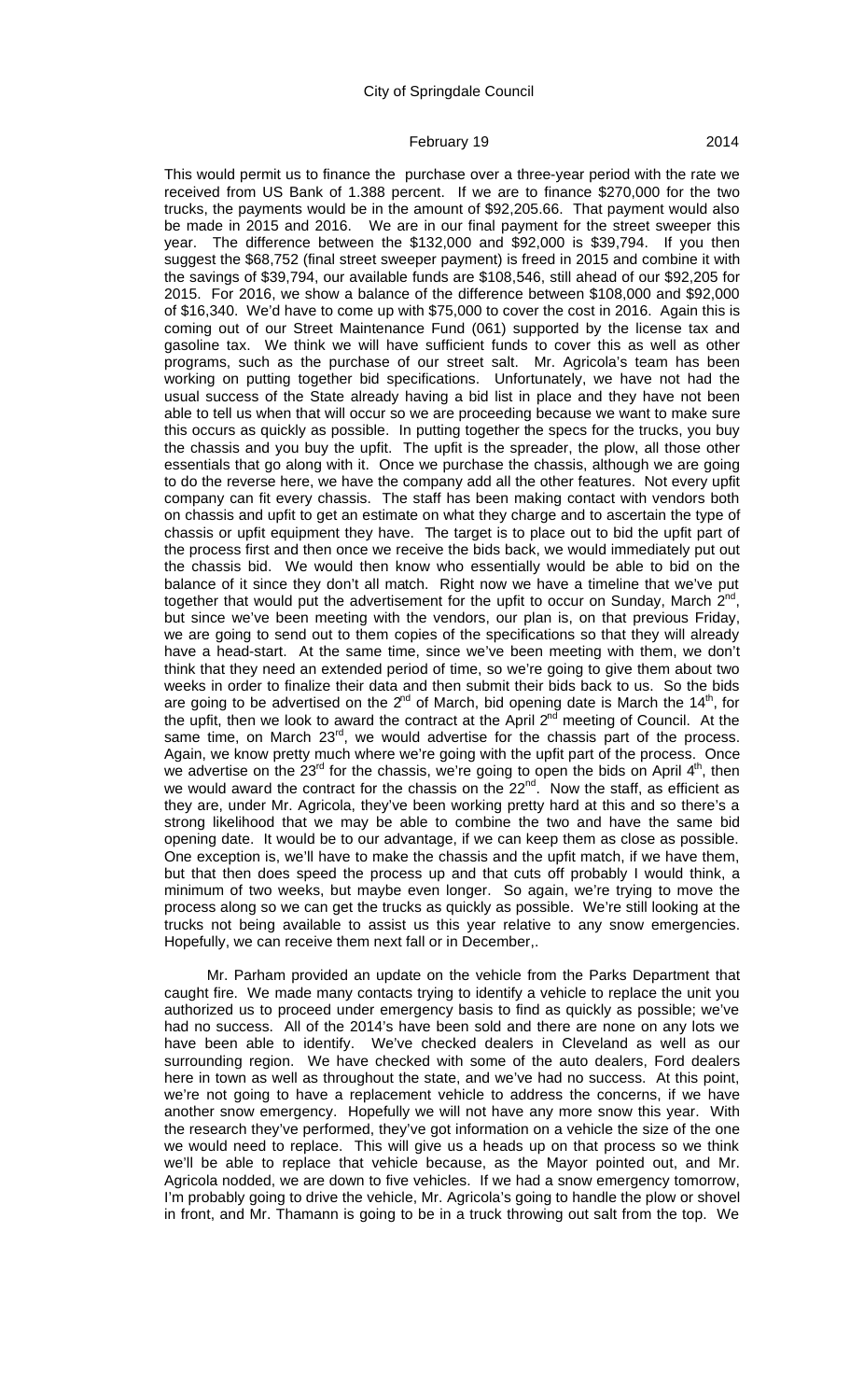have six routes that we run on. Hopefully we'll be able to get through the balance of this season. As far as our insurance claim, we're waiting for this vehicle to be salvaged. Right now the reimbursement number is \$45,000 that will go toward the purchase of the replacement truck. With that, I'll answer questions you may have.

Ms. Emerson asked did we discover what the cause of the fire was?

Mr. Parham answered I have not inquired again. Jeff, do you have any idea? Have you heard anything from the Fire Department?

Mr. Agricola replied essentially it was electrical in nature but it quickly gained fuel either through the fuel system or hydraulic system and that fed the fire rapidly.

Someone asked so it wasn't arson? Mr. Agricola replied it was not arson.

Mr. Squires asked how long did that driver have to get out before it really exploded in flames?

Mr. Agricola answered the reports were that he was driving, saw smoke, almost immediately saw flames, proceeded to exit the vehicle. Of course the door was locked, that added only seconds, but seconds seem incredibly long when you're in a cabin full of smoke and fire. I rolled up on scene with the police at the initial fire and we were on scene roughly six minutes from dispatch and the flames were about ten feet above the hood at that point. It very rapidly engulfed the cab and the engine compartment.

Mr. Squires commented we're very fortunate. Mr. Agricola said yes, we are.

Mr. Parham stated back to the financing, just to let you know, based on this, the interest rate we've received, our total costs, including the fees for our bond counsel, is \$8,417. That's how much it cost us with the interest plus the fee to borrow these funds.

Mr. Vanover asked if there was any other discussion and then commented I for one would like to see the upfit of the snowplow on Mr. Parham's vehicle. That would be worth the price of admission.

Mr. Parham said I can make it happen.

Ms. McNear polled Council; Ordinance 5-2014 passed with six affirmative votes.

#### ORDINANCE NO. 6-2014

AN ORDINANCE AMENDING SECTION 153.218 OF THE SPRINGDALE ZONING CODE TO ADD AUTOMOTIVE SERVICE FACILITIES TO THE GENERAL BUSINESS DISTRICTS AS A CONDITIONAL USE

This was a first reading.

#### ORDINANCE NO. 7-2014

AN ORDINANCE AMENDING SECTIONS 153.246 AND 153.014 OF THE SPRINGDALE ZONING CODE REGARDING FOOD PREPARATION IN SUPPORT SERVICE DISTRICTS

This was a first reading.

OLD BUSINESS **And Account Contract Contract Contract Contract Contract Contract Contract Contract Contract Contract Contract Contract Contract Contract Contract Contract Contract Contract Contract Contract Contract Contrac** 

NEW BUSINESS **And Contact Contact Contact Contact Contact Contact Contact Contact Contact Contact Contact Contact Contact Contact Contact Contact Contact Contact Contact Contact Contact Contact Contact Contact Contact Cont** 

MEETINGS AND ANNOUNCEMENTS

- Mr. Hawkins stated the Board of Zoning Appeals will meet on March 18<sup>th</sup> at 7:00 p.m. in these Chambers.
- Mr. Diehl stated the Planning Commission will meet on March 11<sup>th</sup> in these Chambers.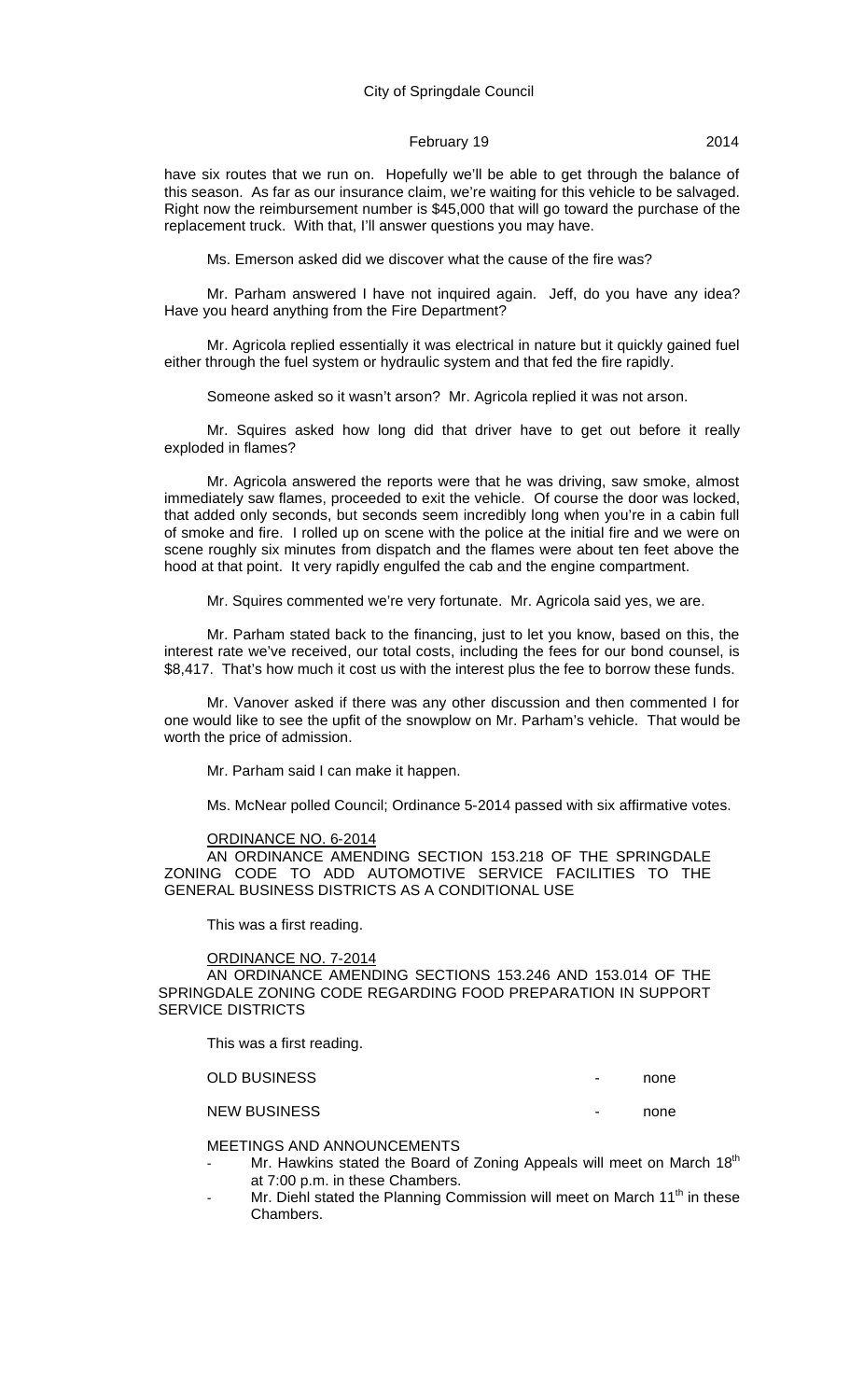Mr. Squires stated the Board of Health will have its March meeting March 13<sup>th</sup> at 7:00 p.m.

# COMMUNICATIONS FROM THE AUDIENCE

Mick Higgins: Thank you Mr. President. Members of Council, Mr. Mayor, City Administration, I stand before you today to question the decision of Council to allow the Needle Exchange Program to operate in the City of Springdale. First I want to applaud Ms. Mitrione, the Health Commissioner, and Mr. Squires for bringing the matter before the Board. Although the Health Commissioner could have acted autonomously to give Dr. Feinberg permission to operate in Springdale, it appears the Board of Health recognizes serious implications that this could have and chose to bring the matter before Council. I also want to applaud Mr. Diehl and Mr. Hawkins for their no votes on the program. Mr. Hawkins even stated and I'll quote "I too think it's a very good program. I don't question whether or not to have the program. I do question whether or not to have the program in Springdale. Like anyone else up here, I want to make sure our police and fire personnel are taken care of. My concern comes from ten years in the justice system, comes from knowing with drug use comes other things - crimes, theft, folks selling drugs. Along with that comes guns and potential violence." Mr. Hawkins, you are correct. Looking at the needle exchange program in Baltimore, crime rates were examined six months prior to the exchange opening and fourteen months afterwards. Here are the results: drug possession increased 17.7%; heroin possession increased 34.1%; theft from vehicles, up 63.6%; prostitution, up 43.5 %; rape, up 21.1%; murder, up 20%; robbery, up 15.8%. Now upon review of these, the American Journal of Public Health, who issued this report, noted that they noted similar increases in other parts of Baltimore under similar economic conditions and could not pinpoint it, in itself, to the exchange program. Looking at the area in Baltimore where that exchange is located, I'm not surprised they had a crime problem before, and I'm not surprised they have a crime problem afterwards.

Mr. Higgins continued now the Chief got up here and he actually spoke with the Mayor of Portsmouth. Portsmouth also reported that they had no discernable adjustment to their crime rate. I looked at the national crime averages based on 100,000 residents for our areas. The national average for crime per 100,000 residents of serious crime is 311.4 crimes per 100,000. In Springdale, our number is below the national average, at 278.8. Portsmouth's numbers in 2010 were 778.7, twice the national average. It's tough to assume whether or not the needle exchange program is having any affect on crime there or not. In Springdale, it will be much easier to tell. We've historically enjoyed a low crime rate and bringing criminals into our city can not be good. In addition to the crime concern, there's also an economic concern. Business owners reported that since needle exchange open up next to their business, sales have been off as much as 20%, not here locally, in other exchanges. I cannot believe that the dance studio, tax services, the Mi Familia restaurant won't see a decline in business while the exchange is operating. To do this to the owners of businesses in Springdale is reprehensible. Council should be working to attract businesses to Springdale, not harming business owners in Springdale. When Dr. Feinberg approached Council and was granted permission to bring the RV to Springdale, Council was told that the RV would operate at a church on Route 4, not in the parking lot of Olde Gate Plaza. I felt that some members of Council would've voted differently, knowing that the RV was going to be operated in our business district and two blocks away from our elementary. My final thoughts come from a recovering narcotics addict. I spoke with him, he's a member of Narcotics Anonymous so I will not mention his name. I spoke to him about the exchange program and his addition to prescription narcotics. He told me that the needle exchange program is an enabling program. His fear of Hepatitis C was one of the few things that kept him away from heroin. I asked him, if given the option of a clean needle, he thinks he would have started using heroin. He said, and I'll quote, "I made a lot of bad decisions at that point in my life. I can't tell you what I would or would not have done but I'm glad I wasn't given that option." This needle exchange program will now give that option to struggling addicts. Thank you.

Mayor Webster stated Mr. Higgins, I appreciate all the work and time you put into research you've done here; you are to be commended for that. We've taken this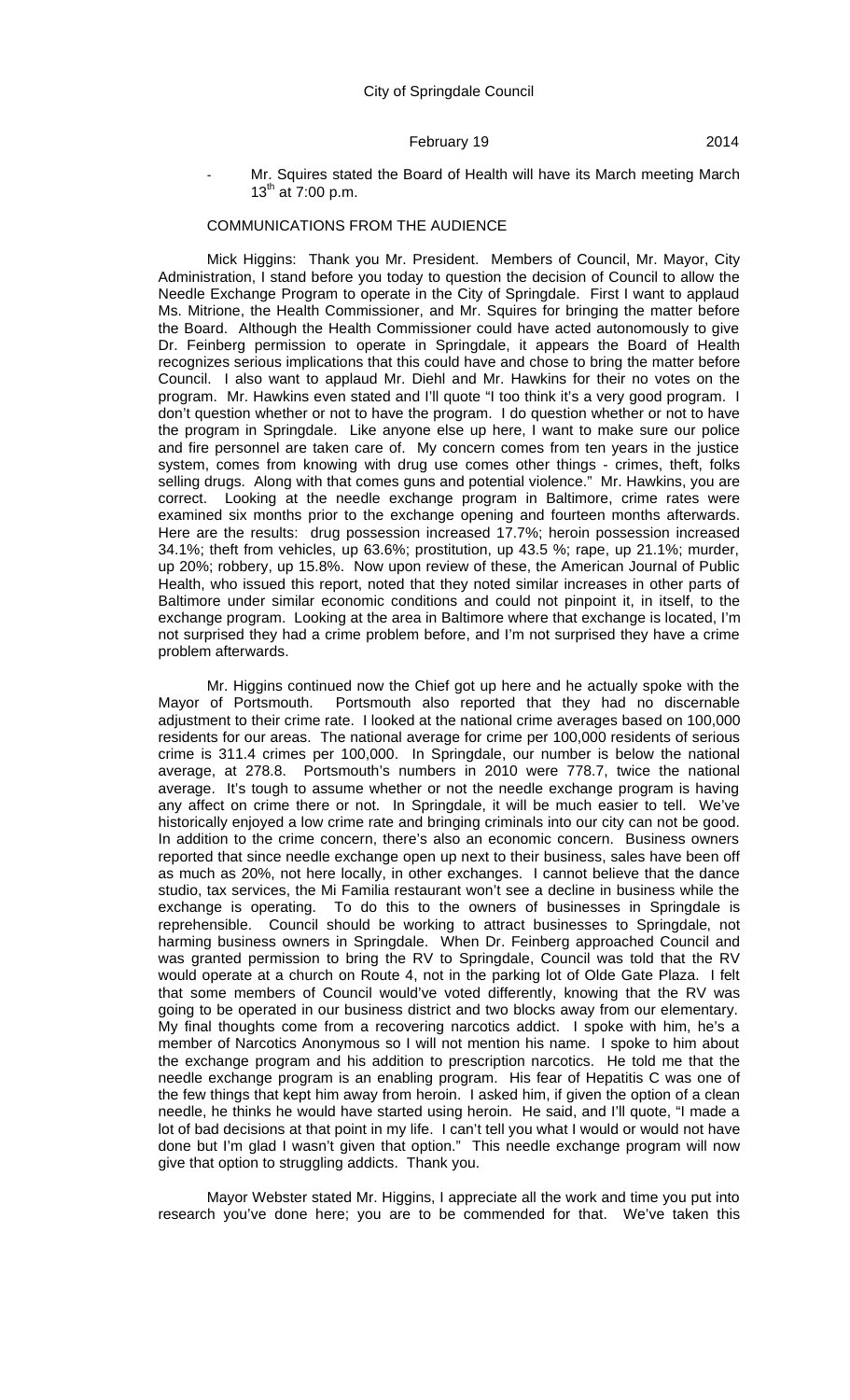situation very seriously. We've taken the decision to do this very seriously. The only thing I take exception to is your inference that we're trying to drive businesses out. We're not trying to drive businesses out. Your references to the businesses down there, the dance studio has been gone for ten years. No one's bothered to take the sign down. That's how well kept this Olde Gate Plaza is. Planned Parenthood I'm sure doesn't object to them being out there. The Mi Familia restaurant doesn't object to it; they took refreshments out to them on the first day. So I don't know who in the business plaza there, unless it's the Jerusalem Food Market maybe, has an objection to it. Now we have had, in all honesty, the people down there screwed up; a few of the addicts on Day One went into the office complex, which they shouldn't have done, and I blame that on the exchange people. They did a very poor job of explaining where the van was located. They gave an address of 290 Northland Boulevard and no one knows where that is so two or three individuals were looking for an address and they saw addresses on front of the office building next door, so they went in there. They tried to correct that, then the people running the van went into the office building with a flyer; that was very inappropriate. The owners of the business were very upset and I don't blame them. I would've been upset if I owned an office building and I had those things happen. But last Friday, Commissioner Mitrione, Mr. Parham and I had a teleconference with Dr. Feinberg. We expressed our displeasure to her; put her on notice that those things will not be tolerated; they are not to be in those businesses in any way, shape or form, especially passing out literature. We also insisted that they reprint their literature and clarify the address. They've taken the 290 Northland Boulevard off there, and it now says Olde Gate Plaza, Springdale; look for a large white RV with CEP arrows at the northeast corner of the lot at Northland Boulevard and Olde Gate Drive. And so that certainly clarifies where the van is located. I'm hoping it doesn't happen again; if it does, if we get complaints from the businesses you mentioned, then, yes, I think we have to address that. We would have to get Dr. Feinberg back in here and find another location or shut the program down. I am certainly not of the position at this point because of the statistics you quoted from downtown Baltimore. Pictures indicate this is not in a comparable place, as it's located in Portsmouth and Baltimore. I just don't see the similarities there. If there's any indication that this is increasing crime in the city, needless to say, the van will hit the road. I think we've got a good enough relationship with Dr. Feinberg and with the conditions of it sitting there well spelled out, and she's been put on notice that you know, we will ask for it to be removed and I would be the first to come before Council to solicit Council support to get rid of the program if I thought it was going to hinder the City of Springdale, especially hinder us from getting new businesses into the city.

Mr. Higgins asked with that van parked in front of Olde Gate, do you feel that will be a deterring factor for some of our residents wanting to go into that business? I quite personally feel that it would be a deterrent for me to go into one of those businesses or bring my kids or my family. For the hours that they're in operation I'd be surprised if half the residents of Springdale didn't feel that concern as well.

Mrs. Emerson stated Mr. Higgins, a couple of things. First of all, the needle exchange program, the actual needle exchange, is a small portion of what they have to offer. The drug abuse is here in the community; it's been here, you're not bringing it here; it has been here, it's here to stay, unless we can find some solution to that. With that said, I got an email from a resident and she was questioning, just like you, about the needle exchange program, and I will read to you what my response to her was: "First, thank you for your interest in our community of Springdale. I understand your concern of the needle exchange program." I told her of the Council meetings that we had that she could read up on the discussions. Her big concern was that drug abusers were coming to the community. The truth about drug users are they are in our surrounding communities. This is not a new problem; it's been here for a long time and continues to grow. The hope in the program is to develop a trusting relationship with the drug abuser and continue to mentor and support them and try to facilitate counseling and provide information on how to get help. The program also screens for pregnancy, hepatitis, and AIDS. As a healthcare provider myself, I know the use of narcotics and their abuse have skyrocketed and the cost to the general population is hundreds of thousands of dollars in medical care alone, not to mention the family members and infants that it's also affecting. It is my desire in this program to save and assist as many people that need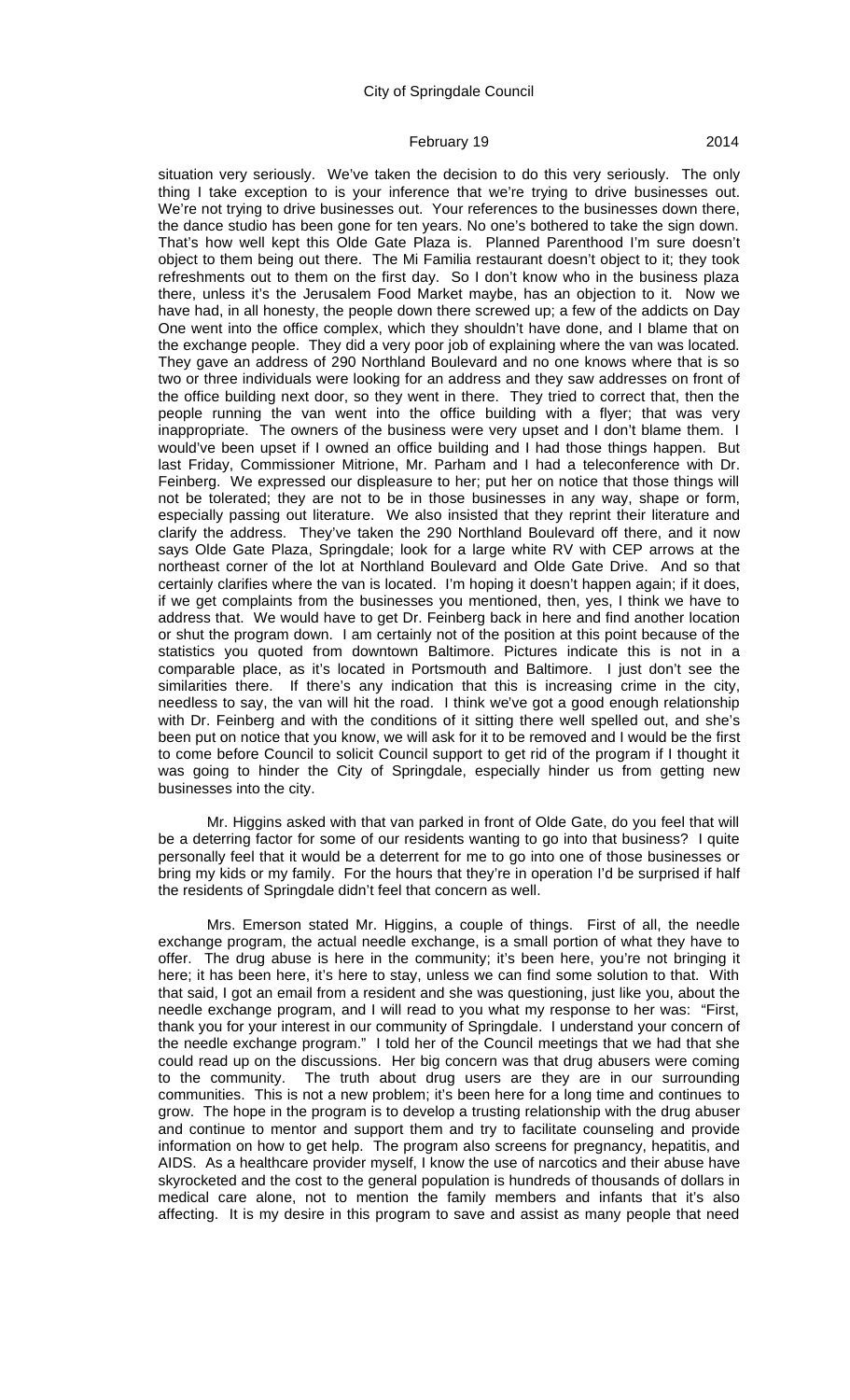this help as possible. As with any other addiction, these are people that didn't set out to become addicted. It is an illness that needs to be addressed and dealt with. The program will cost our community nothing, monetarily, and it can be discontinued at any time, as the Mayor has said. I'm excited about the opportunity to make a difference in a person or persons of our community or surrounding communities. I'm proud that Springdale is leading the way to a better tomorrow, not only in our community but in our surrounding communities. With all that said, there's some quotes here from Chief Mathis who said between November  $4<sup>th</sup>$  and November 11<sup>th</sup> we had four people they had responded to with a heroin overdose who were unresponsive. Three of those live in our city. This program gives kits to family members to revive these people who have overdosed at no cost to them. How many other people could we be saving from these overdoes? With the negative sometimes you have to take that small step and maybe it will catch on in the other communities and maybe everybody will jump on board and we can help some of these people. It's not going to go away until we find some solutions.

Mr. Higgins replied I agree it is a problem in this neighborhood and every neighborhood. My question is the needle exchange program. First you touched on briefly the narcan drug. I think making that available to families is a positive aspect of the program and I fully encourage that part of it through our health commission, our hospitals, getting that out to the families. I specifically question the needle exchange as being an enabling program. It is sold to everybody as reducing hepatitis and HIV concerns. There's been no proof from the cities that have them versus the cities that don't that it helps reduce hepatitis and HIV. There has been a decrease in those cities of hepatitis C and HIV but those same decreases are being seen around the country that don't through education. I think that is primarily where we should focus our efforts, in the education of individuals and the twelve step programs. It's also quite readily documented that a number of these needle exchange programs help very few people. Do I know this is a serious issue? Absolutely. My nephew, Joshua Self, lost his father today to a heroin overdose. It's hit my family but a needle exchange program is not going to help them. It's going to enable other people and bring more of the problem into Springdale.

Mrs. Emerson responded if you don't give them a clean needle they will find a needle. You're not helping them in anyway as far as using the drug or not using the drug. They will get what they need and you know that. So by providing a clean needle we are decreasing the chances of septicemia plus we get moms who are pregnant. We have a chance then to counsel that person and get them on a safer medication like methadone which is much safer for the baby than heroin. For education and counseling you have to some way to reach these people and you will not be able to try to stand there and educate them. You will have to develop a trusting relationship. That's what this program is setting out to do.

Mr. Higgins said it hasn't been able to do that in a lot of other cities. I'm sure you've been able to read about it. They tried to that but most of the counselors admit they help very few. They are just there for the needles and they give them a piece of paper about when they're ready for help but it does have to be the individuals getting to the point that they want help.

Mr. Knox said to a point Mr. Higgins made, when it was presented to us I had visions of this vehicle being parked in a large church parking lot away from residences. I have been contacted by more than one person from Olde Gate who has said they are disquieted that this is so close to where they live. Perception is the fact and the perception is the people are perceiving that their lives are not as safe as before.

Mr. Parham said I think Mrs. Emerson touched on a number of the items. We can debate whether it's a good program or not a good program, whether it's enabling individuals or not. We did not gather information from statistics of researchers. We contacted communities. In preparation of this I had the Police Chief make calls the last two days to speak to the health official in Portsmouth as well as to the Police Department. He also placed a call to the city manager's office. When I last spoke to him he had received a call back from the Health Department. They started off their program with a van just like our program. They eventually moved into City Hall. The indication is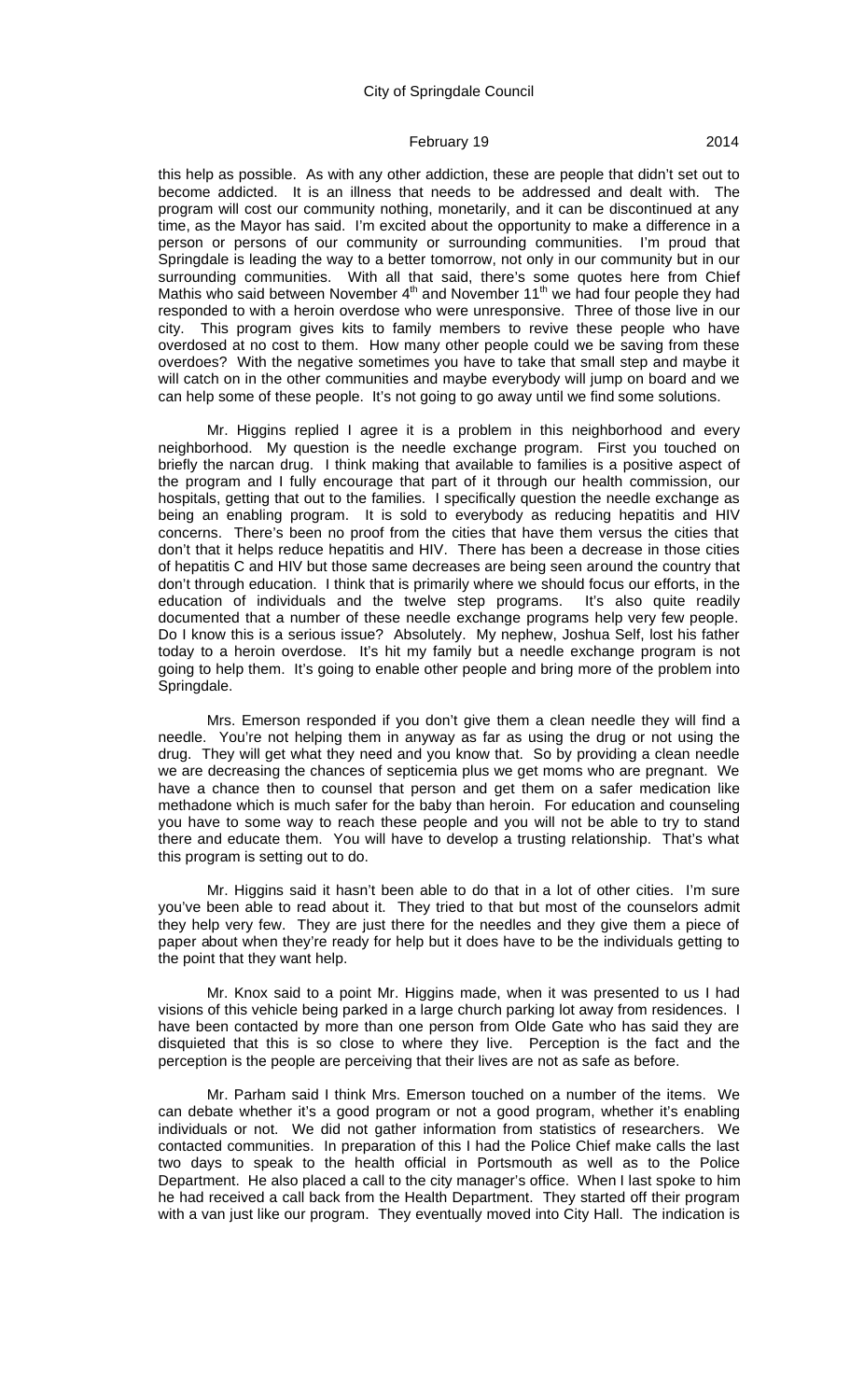the same as you gave us. They have seen a reduction in their hepatitis C cases. They have not seen an increase in their crime. There is nothing in your statistics that indicated this is the cause of any increase in crime. Quite frankly, is the needle exchange program the ideal program? I don't think anybody would prefer to have that, but actually the needle exchange is the carrot. It is the tool to bring them in to hopefully make some impact on their lives and get them the help that they desperately need. I would prefer that you have a needle exchange program to put clean needles in their hands. I think you were here when we had the initial presentation by Dr. Feinberg and she showed locations where they had been finding the needles. Unfortunately we found needles in the restroom of the Police Department. If we can eliminate infected needles from out in the parks, the Police Department restroom, from trash receptacles, I think that offers us a far better opportunity of keeping our employees and children who are in the parks or in these locations from becoming infected. It addresses a secondary problem. It doesn't address the problem of the addict. It's not going to solve everybody's problem but the hope is that you can get somebody, one person, maybe more, that you are able to assist with this process. This isn't something that we're bringing criminals to Springdale. The information says that we are dealing with this on a regular basis. At the last meeting, Assistant Fire Chief Stanley shared with us that we had a run earlier that day in Sharonville where a woman was found unconscious and I don't think they were able to revive that woman. But if someone had been there and they had one of these kits it might have made a difference. Someone is not going to be there all the time. Now the gentleman who was sitting at UDF unconscious with a needle still in his arm somebody identified and we were able to save that person because they dialed 911. We're not going to save everyone. We won't be able to assist everyone. We're not going to stop the individuals who become addicted to this drug, but if we can save one I think it's worth it.

Mr. Higgins said Dr. Feinberg was the one who mentioned that bringing this RV to Springdale is not for Springdale residents because Springdale residents won't want their neighbors see them get on the bus. In turn, people from other neighborhoods will be coming here. That's what I meant about bringing criminals to our area.

Mayor Webster said I just want to touch on a comment that Mrs. Emerson made that the needle exchange is just one component. One of my biggest disappointments is that they come out with their literature and it says needle exchange program. We go out of our way to try to de-emphasize the needle exchange and they name the program exchange. That's very disappointing and we shared that opinion with Dr. Feinberg.

Mr. Hawkins said the pamphlet itself has what looks like the recycling symbol which I think was explained as referencing the exchange, the give and receive part of it. I was at CVS the other day and was listening to a resident speaking to a clerk and she was displeased with the program. She said the City was falling apart because of the program. I spoke with her about the program and what the goal was. The main thing I expressed to her was concerns I had previously and you have voiced and I'm sure other folks in the community have voiced, if there are issues that develop in the future, you heard the Mayor say and I think everyone would want to look at it if there are problems. No one up here wants to see the City deteriorate as a result of this program or anything else. If negative things come to fruition I have to imagine that the matter will be revisited. Rest assured on that.

Dan Jacobs, 509 West Kemper said I appreciate the two previous no votes. I personally find it a failure that I was not aware of this at the time. I feel I missed the opportunity to be more involved when it was discussed the first time. I'm very late to the game. On the same note, I would have thought discussions about this program would have been perfect for the community newsletter. It was in local media but I would think this is something you would put in the community newsletter. My second complaint is about the location. This is 340 feet from someone's home. I would ask the members who voted yes if they would want that van 340 from their home. That's a lot to expect of residents. The initial meetings were about other locations, not 340 feet from people's home. When this van is in our community our school buses are on that same road. Our kids are getting off the bus at the Olde Gate residences. I can't believe that location was chosen. Less than a month ago in Avondale a user shot up in a car, blacked out in the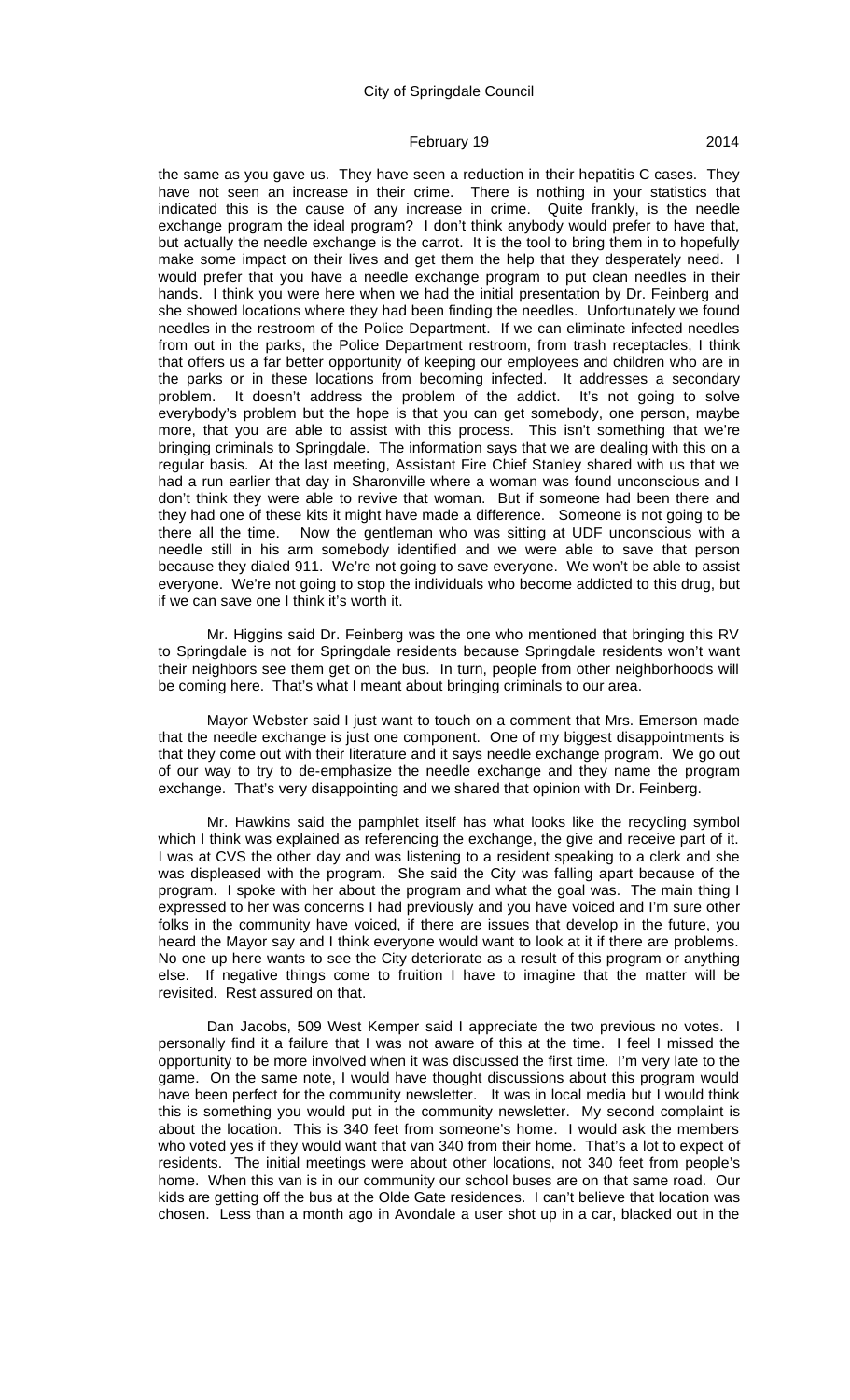car and pinned two people against a building killing one of them. I don't think heroin users are just a scourge on society but I cannot accept trusting their judgment to not bring crime with them. I cannot trust their judgment to not shoot up immediately which was in the minutes from the June meeting. The Chief had spoken to someone else who said it is the trend that they shoot immediately. The answer was everyone involved in the program knows that if that happens it's over. That's trusting the rationale of an intravenous drug user. I'm not willing to risk that. There is hope that we might save one person. There's a much clearer risk in my opinion that there will be direct harm to the community. I'm just trying to picture getting off the school bus when as these participants come into the community. When the evidence from your own meetings is that they use immediately, when evidence shows that needles are found in the police station, that says we cannot count on these participants to be rational. To me it's the opposite. The location seems unacceptable to me on so many levels, bus routes among others. From the minutes, these are not Springdale residents we are trying to reach here, so we are bringing in criminals. Now the use of that word criminal is loaded. These are victims of addiction and I appreciate that but they are committing a crime and they are not members of this community. If this was designed to treat Springdale citizens I'd be much more open to it. But it's bringing them in with the carrot of the clean needles. I'm really shocked that Olde Gate residents aren't here and up in arms. Maybe they've been contacting you through other methods or maybe they're not aware yet.

Mrs. Emerson said I understand the location and so many hundred feet from somebody's home. It's happening to them anyways. This location is a controlled environment and it's also being watched by police. The drug use is happening next door to you. It's happening in the UDF parking lot where your kids walk in and out and get ice cream. It's happening all over. We're all focusing on this one spot and that's a controlled situation. It's not controlled at UDF and that man or woman was nowhere near that van.

Mr. Jacobs said they are controlled when they reach the van. They are not controlled when they arrive or when they leave.

Mrs. Emerson said how about all the people who don't even visit the van that are out there shooting up and driving cars.

Mr. Jacobs said they are outside the community.

Mrs. Emerson stated it's in your community. It's here.

Mr. Jacobs said I don't want an argument but the minutes say this will draw people from outside the community. People inside Springdale are not going to use this program.

Mrs. Emerson said Dr. Feinberg did say they will be taking zip codes so we will get some data on where they are coming from. That will answer our question.

Mr. Jacobs said no one has addressed the issue that people tend to shoot up right away. That risk outweighs the risk of hoping to cut down on hepatitis C. I don't see them as equivalent. I understand that this is a disease and an addiction but I'm shocked. I see this as a horrible idea, especially the location. I feel alone in that because I don't hear anybody concerned about the immediate use of the participants and the risk of them getting in cars. I know you said they are here but not the ones we are drawing in with the carrot. The heroin user is a victim but they are not rationale. Phillip Seymour Hoffman had fame, wealth, a family and an incredible future. I will not accept rationality of participants in the program and if they are outside my community I don't want to draw them in with a carrot, for any hope that it may cut down on spending on hepatitis treatment, when, again, less than a month ago, a heroin user pinned two people to a building after using. That's a clear risk, this is a possible hope. Thank you.

Mr. Parham stated Mr. Jacobs, you're suggesting that these people are not rational in that they will use it immediately but yet part of your argument is that they are rational, because they are Springdale residents who do not want their neighbors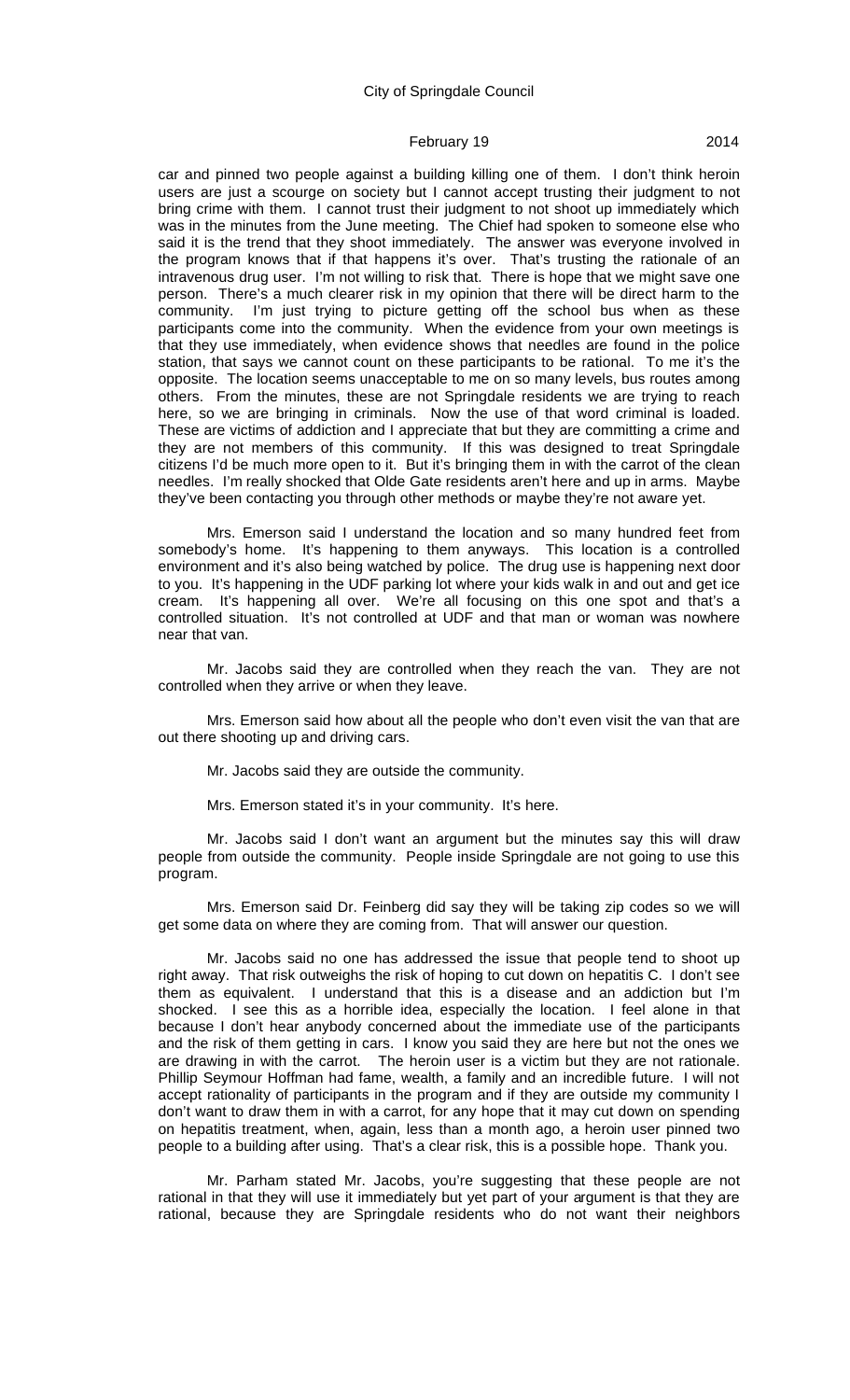knowing their problem, so they won't visit it. At that point you give them the ability to be rational. You give them the ability to use common sense and say I don't want my neighbors to see me there. Well, all of the sudden they have this ability and we know they want this needle. I would suggest to you if they want the needle they're going to, whether they're a Springdale resident or not. Did the minutes suggest that Springdale residents will not go? Did the minutes suggest that this isn't going to attract Springdale residents? Well, yes, but that's part of an opinion, provided by the professional, but again, if somebody's rational, and if they want the needle, they'll go. There's nothing in the minutes that excludes Springdale residents. The theory is, because you're a Springdale resident, you don't want your neighbor to know you're there, you will not go. Well, that's giving them the rational ability to think about this process when we don't want to give it to them over here. At the same time, there have been comments relative to the original indication that this was going to be at a church. The intent was to have this at a church. We talked to a couple of churches; unfortunately, that changed. The churches were not willing to have the van located at their sites. Because they still wanted to have the program, they were able to secure another location where the property owner there said it's okay to have it there. So it was not as if, the program originally said we were going to be at the location of a church and all of the sudden switched on everyone. No, they made the attempt to be located at that church; however, unfortunately, the decision was made to not have them there. This was a secondary location; they were able to locate it there. Hence, they are at that location now.

Mr. Jacobs stated it's unfair to come up here and put pressure on you guys but really the answer I would like to hear is to reassure me about bus routes and timing any rationality that we confer or do not confer, I think we would all agree, would disappear once the user uses. Whether they're from inside or outside the community, after they use, they're not staying there at that site. Again, I see that risk compared to the possible hopes of the program, which is well-intentioned, obviously. To me, it's a clear override between the risk and the possible rewards.

Mr. Parham stated I think a lot of the experience we're finding with our public safety is that once they use, a lot of them are unconscious. It's not like they're using it and then they're taking off somewhere else. The gentleman at UDF was not moving after his incident. We've had other instances where we've identified and found persons and they've used and they're unconscious. When you go back and read those minutes, you will hear from both the Assistant Fire Chief as well as the Fire Chief in the first meeting, they talk about most times we find them, they're unconscious. Unless there's someone there to tell us why they're unconscious, we have to go through a set of practices and try to figure out why, unless there's evidence, they're unconscious and how we're going to then treat them.

Mr. Jacobs stated I think the only ones they would find would be the unconscious ones, because the other ones would have already left.

Mr. Parham stated my point is, when they're using, they're not leaving. When they're using, they're still in that location, because they're unconscious.

Mr. Jacobs asked in every case?

Mr. Parham stated well, I won't say in every case but a great deal of the cases we find.

Mr. Jacobs stated all I have is what I know has happened recently. I know a user pinned two people against a building and I know I don't want him coming to my community to get a clean needle to avoid hepatitis C. I've beaten a dead horse; you've done a good job trying to address my concerns; I appreciate that. Thank you very much.

Mr. Diehl stated I have a question for both of you. I'm a little confused – are you against the program or are you against the location? Or both?

Mr. Higgins stated first, and foremost, I think the location needs to be moved. I think there are some other locations, maybe even within Springdale, off of bus routes,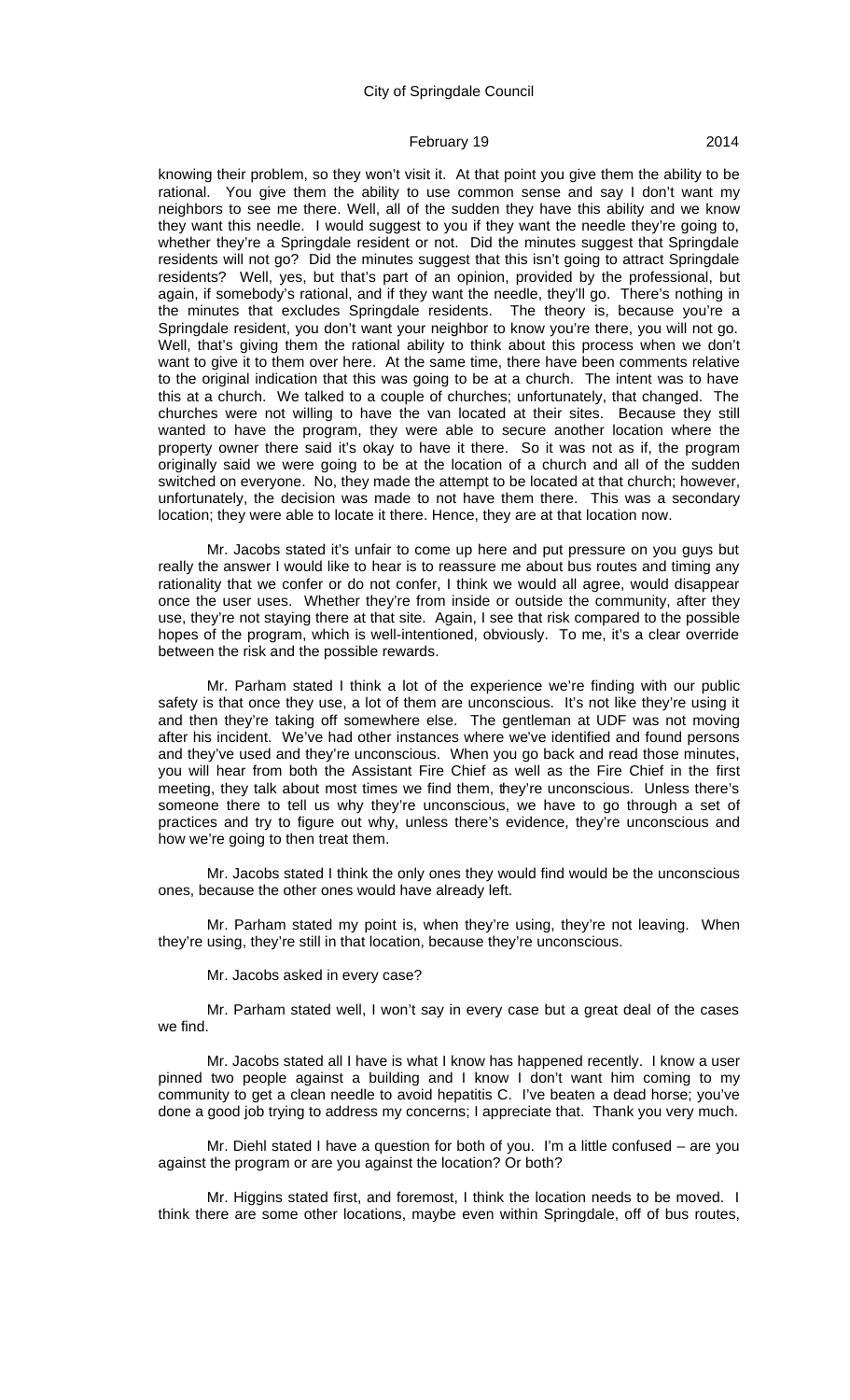possibly, I don't want to mention another church's name, because it hasn't been addressed, but they are not on a main street and they're not far from a major highway. So first and foremost, I absolutely would like to see about getting it moved from its present location. Secondly, would I like to have the program in an area like within this community, areas where the crime rate is pretty high already. From what we've seen from the statistics, that's where everybody else is putting them, and it's not adding insult to injury. What we don't know is if you have an area that is below the national crime rate, as Springdale is today, if it'll cause those trials. We know that if it's taken to Portsmouth, where it's two times the national average crime rate anyway, that they don't notice a discernable difference. You know maybe in a city like Avondale, or Over the Rhine where the crime rate is already high, they don't notice the rises from that aspect, I don't know.

Mr. Diehl asked again so are you against the program or you would just like the program moved?

Mr. Higgins answered I definitely would like the program moved. I'm against the principle of the program; I think there are some valid parts, including the narcan, trying to get the information to people, trying to get them into a 12-step program; I think the needle exchange should be left up to our public hospitals.

Mr. Jacobs stated I would agree with his comments. I think location is my most urgent concern. In speaking with Mr. Higgins and some others, and I know there's obviously lots of decisions that the Board goes through, but a location maybe like the Springdale Cinema, where it's a huge parking lot, not near any residential areas, and you could achieve the goals of the program and not put the risk that I am concerned about, or at least have less of that risk. But I think it's a bigger philosophical question for me about the benefits of the exchange program itself but I will say I'm not a fan of it in Springdale, even though I am aware this is a growing problem and I hesitate to even say this, but I am going to, a heroin user that cannot afford clean needles is a certain type of heroin user and there are plenty of heroin users that can't afford clean needles and we seem to be reaching out to the ones who cannot afford the clean needles. I think that's an element that should be recognized; I think it's a very demographically explosive thing to say, it's very risky, it wanders into some dark areas, but I also think there's a common sense element to it. If I can afford a needle on my own, I'm not coming to this program. So it will attract a certain demographic of those who can not afford clean needles on their own.

#### Mr. Diehl thanked Mr. Higgins and Jacobs for their comments.

Mayor Webster stated first off, let's go back to the church that Dr. Feinberg referenced. She should never have made that comment because we never had a church agree to house this project. In our conversations with her, we mentioned that that might be a possible site. When she stood on Council floor and made that comment we had not even met with the church. We subsequently met with the church and we thought it would be a great place for this, if there is a great place for it, and we were rejected. We weren't rejected because of the stigma of the heroin or the needle exchange. We were rejected because the church did not want to take the chance on teenagers getting their hands on condoms. Now any teenager in this country can walk into the local pharmacy and buy a condom, but they would get them free at this clinic, so they didn't want any part of it. So that's fine; that's their property and their right and I totally respect that but that's the reason they said no to it. So then we started looking for an alternate site. The shopping complex and the owners accommodated a lease with Planned Parenthood, so it seemed like it might be a logical choice that they would be open-minded enough to house this, and so they were. Is that the ideal location? Probably not. I would certainly not be opposed to them moving somewhere else. Wherever you move it to you will get some of the same resistance. Everybody wants a neighborhood park, but don't put it in my backyard. The City of Cincinnati would be a great place for it. The Health Department wanted to do the program. The Police Chief wanted to do the program in the City of Cincinnati but the police chief works for the city manager who works for the mayor. Neither of those individuals wanted the program in the City of Cincinnati. It's a regional problem. Cincinnati is going to have a lot more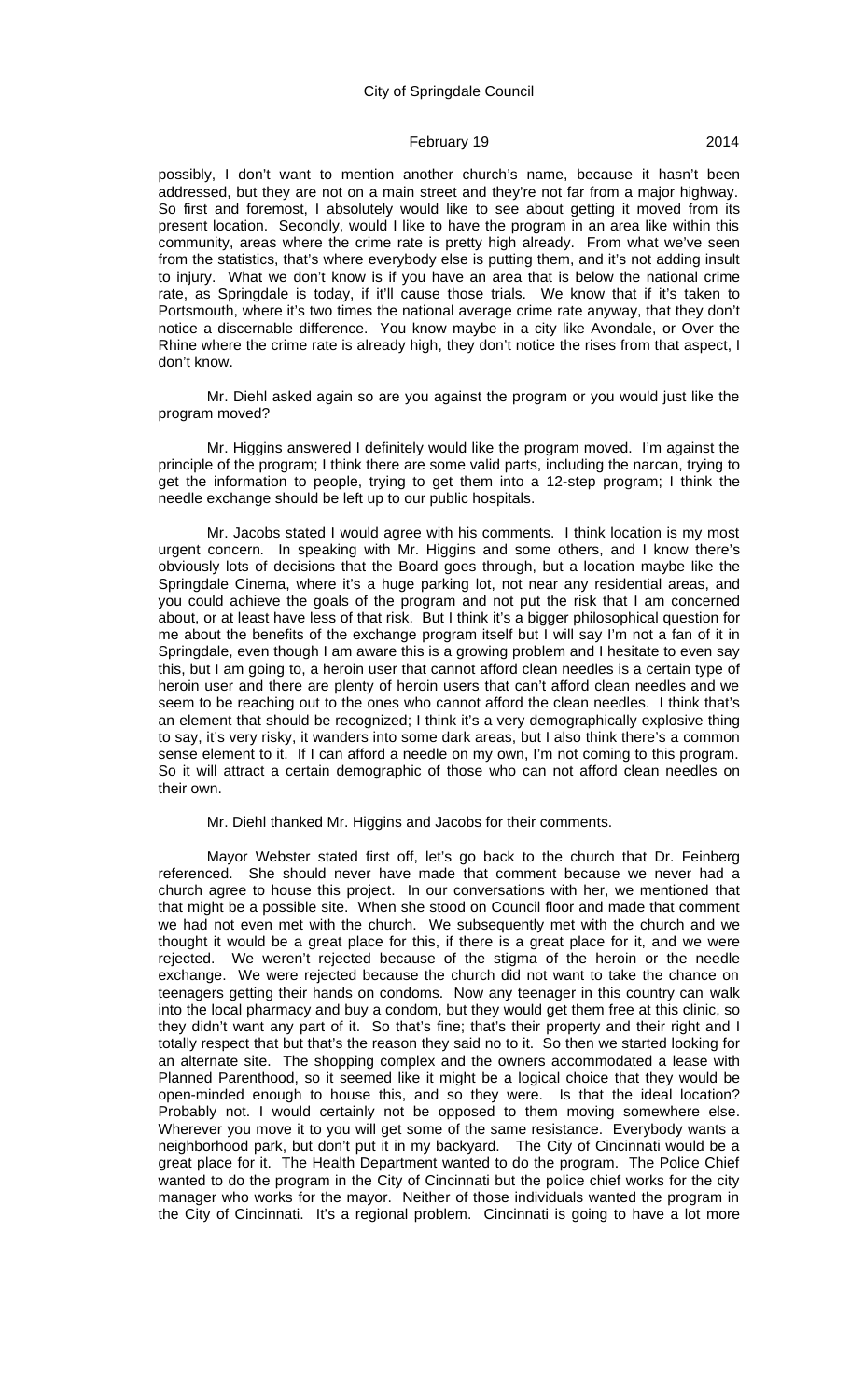incidences with drug usage and addicts in the city than we have here but they said no. Sharonville said we're going to wait to see how it works in Springdale. Norwood didn't want to do it. The County didn't want to do it. We could have joined ranks and said we don't want it either but I thought somebody has to stand up and try to help this situation. Last week you heard our police chief say if people think they can come to Springdale and sell drugs or use drugs because this clinic is here, they're going to get busted. This is not something you shoot up while you're driving down the street. If someone leaves the clinic, goes to his car and shoots up, if that is detected, he's going to be arrested. I appreciate your hard work getting the data together and I appreciate you coming in but all I can do is assure you if some of the stuff you fear comes to fruition that the program will be shut down. But I don't think we should rush to judgment just because it didn't get located on the ideal number one spot. I've heard no comments from Olde Gate residents. Has anyone up here?

Mr. Knox said he has heard from two.

Mrs. Emerson said you cannot purchase syringes without a prescription so that's the hold up there. I understand your concerns. It's everyone's concern. If it doesn't work out, if we get anything negative from this, it's a temporary thing. It can be closed down anytime. As for Showcase Cinemas, I wouldn't put it in the most crowded parking lot if you are concerned about people shooting up and driving away because that parking lot is packed. Ideally it would be great to have a location not around anybody but that wasn't a choice we had. We'll also be able to watch the crime rate.

Mr. Vanover said this is not something I took lightly. I forwarded my packet to my personal minister and sought his guidance. I spent arduous time in personal reflection over this. My first thought was enablers. We've spent many decades and millions and millions of dollars trying to stifle this illegal activity. Mr. Higgins you are right, as with any addiction, until that person makes a decision, we're not going to turn his/her head. One of the benefits of the highly public arena is that it is visible. If we take it to the back streets we set ourselves up for a bad situation. I would have no qualms rescinding my support if this blows up. I think just about anybody has been touched by it along the way whether it's heroin or any other illicit activities. It's there. We're watching it. Only time will tell if it's good. I haven't heard anybody here state that if it became a bad situation we would forge on with it.

Mr. Squires said I've taken in a lot of things you two gentlemen have said. I think it is a shame that we collectively as a people have gotten to this point that this thing is so bad that we have our citizens, our young people doing these horrible things. I also think something has to be done. This to me seems to be a program that shows some help. Are you making a valid point that it might bring other people in? It might. Are you making a point that the needles should be given out through the hospitals? I don't know. But I think we have to give it a chance. Everyone up here has said that if things start getting bad, they are gone.

Mr. Jacobs said I live on the south side of Kemper Road and I live farther west. I love this city and I was going to congratulate whoever's in charge of the snow removal. You've done a great job. I've lived in the community for eight years and a good community has sidewalks. A community without sidewalks is somewhat less valuable than one with but I have to think of my daughter walking down the sidewalk in 2014 to school and I'm not okay with that. My vision of a community with sidewalks no longer meshes with reality so I wouldn't want my daughter walking to school on that sidewalk. Given that, as a resident of Kemper Road, it would bring more foot traffic. That's a concern I have. I wouldn't be directly impacted by this one because it is not in my area but it is disquieting to be sitting in your living room and see faces walking by when you weren't used to them before.